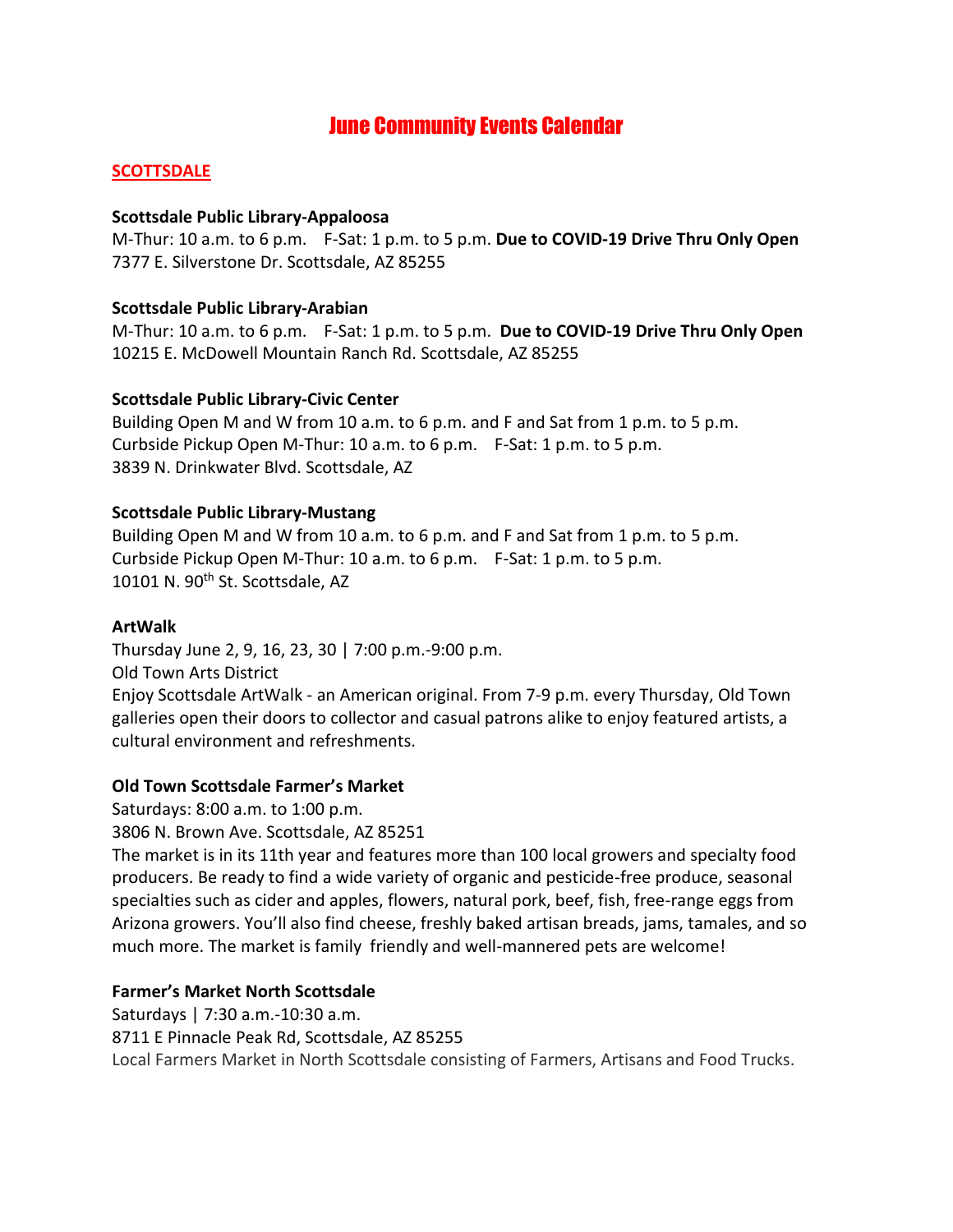#### **SummerFest**

June 11| 6:00 p.m. to 8:30 p.m. El Dorado Park-2311 N. Miller Rd. Scottsdale, AZ Gather your family and friends and celebrate the summer with Scottsdale Parks and Recreation at Summerfest! Taking place on June 11th at Eldorado Park from 6 to 8:30 p.m. this free family event is your go to spot for summer fun including inflatable slides, food trucks, lawn games, bubble zones, and a foam party. While enjoying the all ages free activities enjoy live music performed by SapphireSky playing your summer favorites starting at 6:30 p.m

### **Juneteenth Freedom Celebration**

June 19|2:00 p.m. to 7:00 p.m.

Scottsdale Stadium-7408 E. Osborn Rd.

The city has partnered with the Mayo Clinic and a nonprofit local group, Change The Lead, to host a free community Juneteenth Celebration. Enjoy a variety of activities, including a kids' corner, raffle giveaway, live entertainment, educational information, vendors and more. Juneteenth commemorates the abolition of slavery – more specifically the emancipation of enslaved people in Texas, who did not receive the news until two years after abolition. Cultural Exhibits Health and Wellness presentations and screenings Educational Information Live Entertainment Activities for Children Vendor booths Food Family Photos and more!

#### **MESA**

#### **Arizona Museum of Natural History**

T-Sat: 10 a.m. to 5 p.m.; Sun: 12 p.m. to 5 p.m. 53 N Macdonald St. Mesa, AZ 85201 Phone: 480.644.2230 Admission: \$7 for children; \$13 ages 13 and up [Arizona Museum of Natural History Website](https://www.arizonamuseumofnaturalhistory.org/)

The mission of the Arizona Museum of Natural History is to interpret and preserve the record of the natural world and our place in it, and to promote understanding and respect of the Southwest in a global context.

#### **Mesa Market Place Swap Meet**

Fridays, Saturdays, and Sundays: 7:30 a.m. to 4 p.m. 10550 E Baseline Rd. Mesa, AZ 85209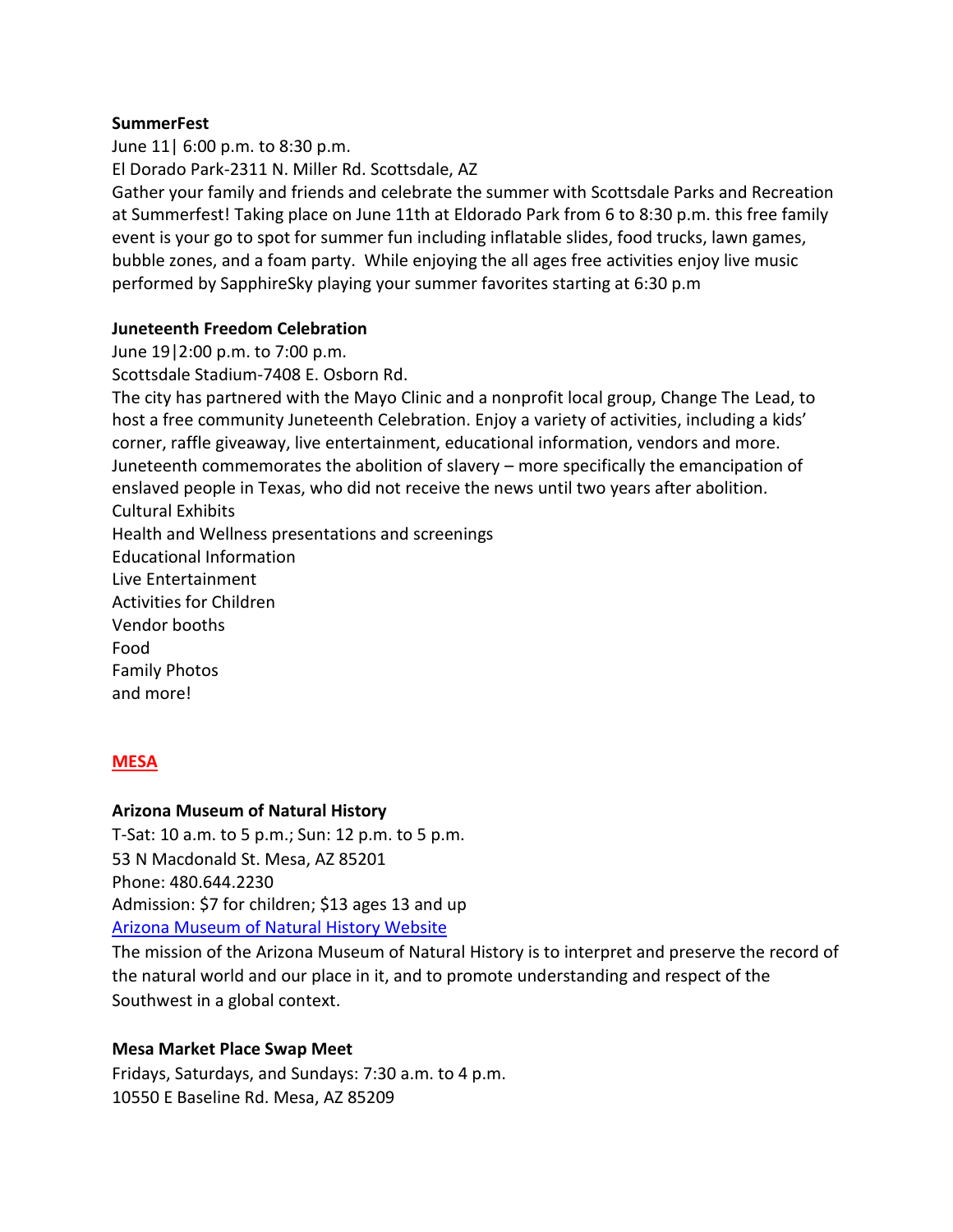### Phone: 480.380.5572

### [Mesa Market Place Website](https://mesamarket.com/)

Mesa Market Place Loves the Winter Vibe! We're open year-'round! We're open Fridays, Saturdays, and Sundays from 7:30 a.m. to 4:00 p.m. We're a Covered Open-Air Market! Lots of fresh air! Plan on making a fun Family Outing to Mesa Market Place! Give our 700 Local Small Business Merchants a look! They've stocked 1400 Shop Spaces full! Thank you in advance for heading out and discovering our Merchants! Parking is free, admission is free, and our live music in our Food Court is also free! Our live music entertainment starts at 9am and goes until 3pm.

### **Downtown Mesa Farmers Market**

Saturdays | Winter Hours: 8 a.m. to 12 p.m. (Oct – April) |Summer Hours: 7 a.m. to 11 a.m. (May – Sept)

1 East Main St. Mesa, AZ

## [Downtown Mesa Farmers Market Website](https://dtmesafarmersmarket.com/)

Downtown Mesa Farmers Market is a year-round market! Our goal is to help Arizona small businesses flourish by providing a fun and inviting environment for them to sell in. Families and community members will enjoy the [Mesa Arts Center,](https://www.mesaartscenter.com/) the perfect setting for outdoor shopping, eating, playing and listening to live music.

### **Mesa Arts Center**

T-Sat| 10 a.m. to 5 p.m.; Sun 12 p.m. to 5 p.m.

1 East Main St. Mesa, AZ

## [Mesa Arts Center Website](https://www.mesaartscenter.com/)

Mesa Contemporary Arts (MCA) Museum is the exciting visual art exhibition space at Mesa Arts Center. In five stunning galleries, MCA Museum showcases curated and juried exhibitions of contemporary art by emerging and internationally recognized artists. MCA Museum also offers lectures by significant artists and arts professionals, art workshops and a volunteer Docent program.

## **Golfland Sunsplash**

Daily | 10 a.m. to 10 p.m. 155 W. Hampton Ave. Mesa, AZ 85210 [Golfland Sunsplash Website](https://www.golfland.com/mesa/)

Golfland Sunsplash is Arizona's premier family fun destination. Featuring over 30 exciting rides and attractions in one location! From thrilling waterslides, to award winning miniature golf, Golfland Family Fun Center and Sunsplash Water Park has something for the whole family! We can't wait to see you here! We are easy to find just outside of Phoenix in Mesa, AZ.

#### **Family Fun Dat at the Commemorative Air Force Museum!**

June 6th, 2022 | 10:00 a.m. – 4:00 p.m.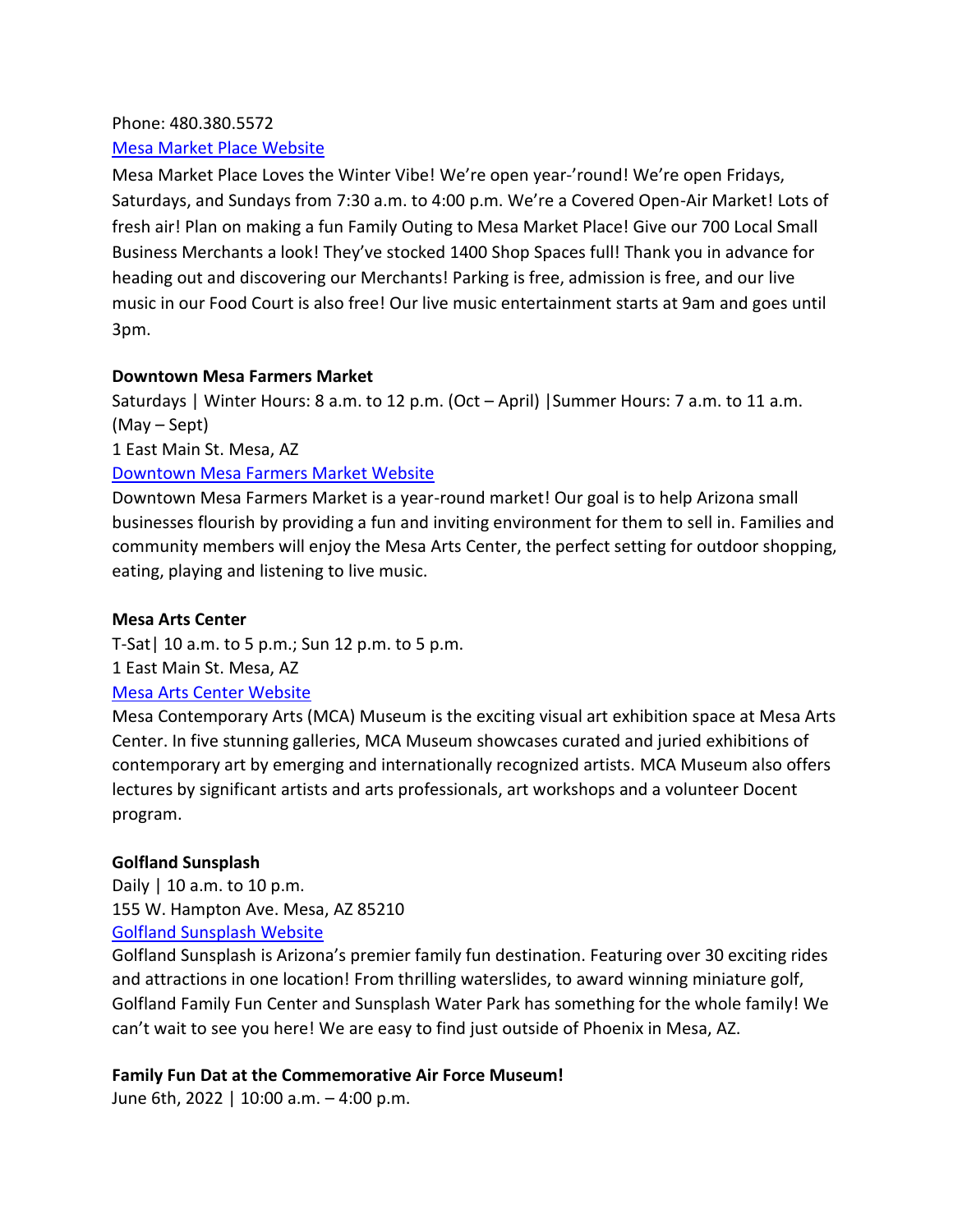## Commemorative Air Force Museum

## 2017 N. Greenfield Rd., Mesa, AZ 85215

Bring the family and journey through 100 years of military aviation at Family Fun Day from 10 a.m.-4 p.m. Saturday, June 11 at Mesa's [Commemorative Air Force Museum!](https://www.azcaf.org/) The museum will offer reduced admission of \$5 per person or \$10 for a family group of four (children age 5 and under are free). Special reduced admission is sold at the door only. Annual pass holders are admitted free. For information call (480) 924-1940 or visit [www.azcaf.org.](https://www.azcaf.org/) Adventures & activities will include:

- Military vehicles
- Aviation technology challenges at 11 a.m. and 2 p.m. (ages 12 and under)
- Kids adventure hunt (ages 6-12)
- Hidden History tours at 11:30 a.m. and 2:20 p.m. (all ages)
- 60,000 square feet of unique war planes and exhibits commemorating vital events and people in history

At 1 p.m. discover how the Battle of Midway turned the tide of World War II in the Pacific just two months after the Doolittle Raid and six months after Japan's attack on Pearl Harbor. Talk by museum docent Tony Pistilli. This special presentation is free with regular admission

## **CHANDLER**

### **Chandler Museum**

T-Sat.| 10 a.m. to 5 p.m. | Sun. | 1 p.m. to 5 p.m. 300 S. Chandler Village Dr. Chandler, AZ 85226 FREE Admission

## [Chandler Museum Website](https://www.chandleraz.gov/explore/arts-and-culture/chandler-museum?pageid=996)

The Chandler Museum campus features both locally produced and nationally traveling exhibits exploring culture, history, and art and serves as the East Valley History Center for researchers. The museum boosts a new 10,000 square foot facility adjacent to the historic McCullough-Price House. The modern building is the centerpiece of the new museum campus, designed to complement the historic house, preserving and honoring the past while representing Chandler's progress as a community with a bright future. On Saturdays, the museum offers family activities.

## **Tumbleweed Ranch**

Daily  $\vert$  6 a.m. to 6 p.m. 2250 S. McQueen Rd., Chandler, AZ 85286 [Tumbleweed Ranch Website](https://www.chandleraz.gov/explore/arts-and-culture/chandler-museum/about-us/tumbleweed-ranch)

Tumbleweed Ranch, operated by Chandler Museum, explores Chandler's agricultural roots. Beginning in the 1890s, cotton, dairy, sheep, citrus, alfalfa, sugar beets, and other agricultural pursuits shaped our community. In 1999, a portion of Tumbleweed Park was preserved in order to tell the story the East Valley's agricultural history. The 14 acres of Tumbleweed Ranch serve as a location for school field trips, the Ostrich Festival, Chandler High School Future Farmers of America, and the Chandler Chuck Wagon Cook-off. Features of the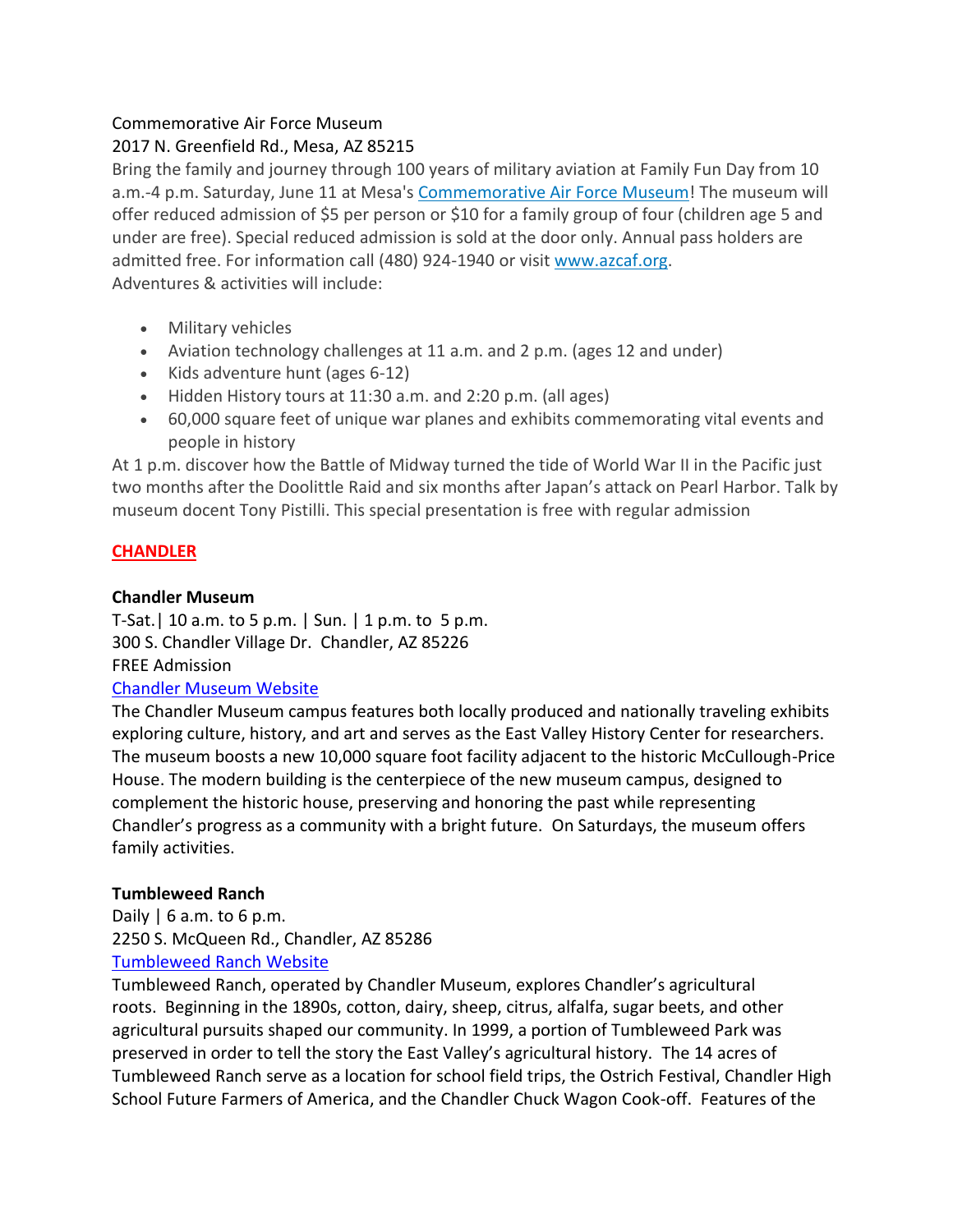Ranch include the McCroskey House, Edwards House, Red Shed Theater, an early 1900s grocery store, FFA demonstration fields, and antique agricultural equipment.

## **Chandler Fashion Center**

M-Sat.|: 10 a.m. to 9 p.m.; Sun. | 11 a.m. to 6 p.m. 3111 W. Chandler Blvd. Chandler, AZ 85226 [Chandler Fashion Square Website](https://www.shopchandlerfashioncenter.com/)

Chandler Fashion Center is the Southeast Valley's premier shopping destination with an upscale collection of more than 185 stores including Ann Taylor, Coach, Chico's, H&M, Apple, Sephora, lululemon athletica, The Disney Store, LEGO, and Michael Kors. Hungry? We have an array of dining options to satisfy any palette including BJ's Restaurant | Brewhouse, Firebirds Wood Fired Grill, P.F. Changs, The Cheesecake Factory, or Wildflower Bread Company. Chandler Fashion Center is a must-stop-shopping destination.

## **4 th Annual Mixer and Father's Day Celebration**

- June 19th, 2022 | 2:00 p.m.
- Founding Father's Kitchen
- 1050 W. Ray Rd., Chandler, AZ

The Chandler Men Of Action (CMOA) invite the surrounding communities to enjoy and honor all Fathers on Father's Day here at The Founding Father's Kitchen, 1050 W. Ray Rd (Alma School/Ray), Chandler, AZ. There will be music, dancing and great food served. This event will end the week long Juneteenth Celebrations by different organizations in the Chandler Community.

## **GILBERT**

#### **Studio 223**

W-Th.: 10 a.m. to 5 p.m. | F: 10 a.m. to 7 p.m. | Sat.: 9 a.m. to 7 p.m. 223 N. Gilbert Rd. Gilbert, AZ 85234 [Studio 223 Website](https://studio223az.com/)

Studio 223 is a creative DIY Studio, Makers Space, and Retail Shop located in the heart of historic downtown Gilbert, AZ. We saw a need for a space where people could create & shop amongst all of the amazing restaurants in downtown Gilbert. So, whether you are looking for a place to throw a birthday party, host a team building event, baby shower or a girls night out...Studio 223 is the place to do it! We also host a variety of open workshop-style classes ranging from the OH-SO-POPULAR Wood Sign Workshop, Intro to Power Tools, You Build It Workshops, Cookie Decorating, Hand Lettering, Floral Arranging and so much more!

#### **Southeast Regional Library**

M – Th: 10 a.m. to 9 p.m. | F-Sat.: 10a.m. to 5 p.m. | Sun: 1 p.m. to 5p.m. 775 N. Greenfield Rd. Gilbert, AZ 85234 [Southeast Regional Library Website](https://mcldaz.org/locations/southeast/)

The Southeast Regional Library opened in April, 1999. The Library is on the southeast corner of Guadalupe and Greenfield Road, adjacent to the Riparian Preserve at Water Ranch, a 110 acre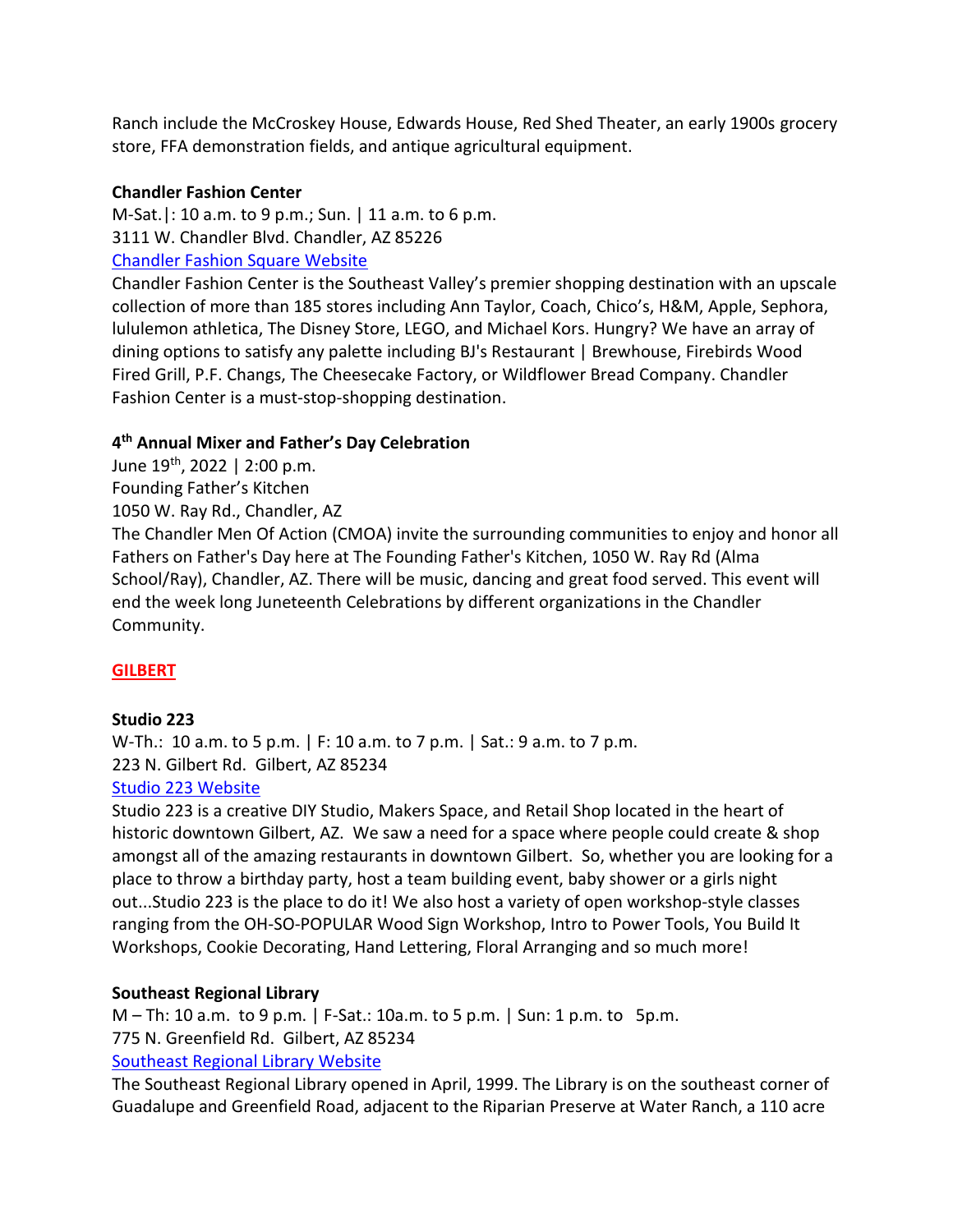park and wildlife preserve in the Town of Gilbert. The state-of-the-art, 66,000-sq. ft. facility offers over 170,700 materials in all formats, Internet accessible public computers, activity computers for children, public word processing computers, and programming for all ages. Come join us!

### **Riparian Preserve at Water Ranch**

Daily |5:30 a.m. to 10 p.m. (trails open dawn to dusk) 2757 E. Guadalupe Rd. Gilbert, AZ 85234 [Riparian Preserve Website](https://www.gilbertaz.gov/departments/parks-and-recreation/riparian-preserve-at-water-ranch)

#### **Gilbert Farmers Market**

Saturdays | 7 a.m. to 11 a.m. (May through September) | 8 a.m. to 12 p.m. (October through April)

222 N. Ash St, Gilbert, AZ 85234

### [Gilbert Farmers Market Website](https://gilbertmarket.com/)

Gilbert Farmers Market (GFM) is located in Downtown Gilbert just West of the iconic Water Tower and is open every Saturday. The market features local, chemical-free, organic produce from many local farmers, farm fresh eggs, meat, cheese, bread, sweets, coffee & tea, sauces, seasonings and many other locally made artisan products.

#### **QUEEN CREEK**

## **Queen Creek Library**

 $M - Th: 9$  a.m. to 8 p.m.  $|F - Sat: 9$  a.m to 5 p.m. 21802 S. Ellsworth Rd. Queen Creek, AZ 85142 [Queen Creek Library Website](https://www.queencreekaz.gov/community/library)

Queen Creek Library, located at the northwest corner of Ellsworth and Ocotillo Roads, opened in November 2008. The library is designed to provide a gathering place for people of all ages. It includes the Mary Lou Fulton Children's Center, a Teen Oasis, general reading areas, public computers, and study rooms.

## **Schnepf Farms:**

Th-Sun  $| 8$  a.m. to 3 p.m. 24810 S Rittenhouse Rd. Queen Creek, AZ 85142 [Schnef Farms UPICK](https://schnepffarms.com/u-pick-organic-gardens/?v=e748b7c8fd06)

The Garden always has something ready to pick. Prices will vary with produce, but you can expect naturally grown vegetables, all pesticide free. The quality is the best that you can buy.

#### **Mansel Carter Oasis Park:**

Mansel Park: Daily | 7 a.m. to 10 p.m. Lake at Mansel Park: Daily | 7 a.m. to 10 p.m. Splash Pad at Mansel Park: Daily |7 a.m. to 9:30 p.m.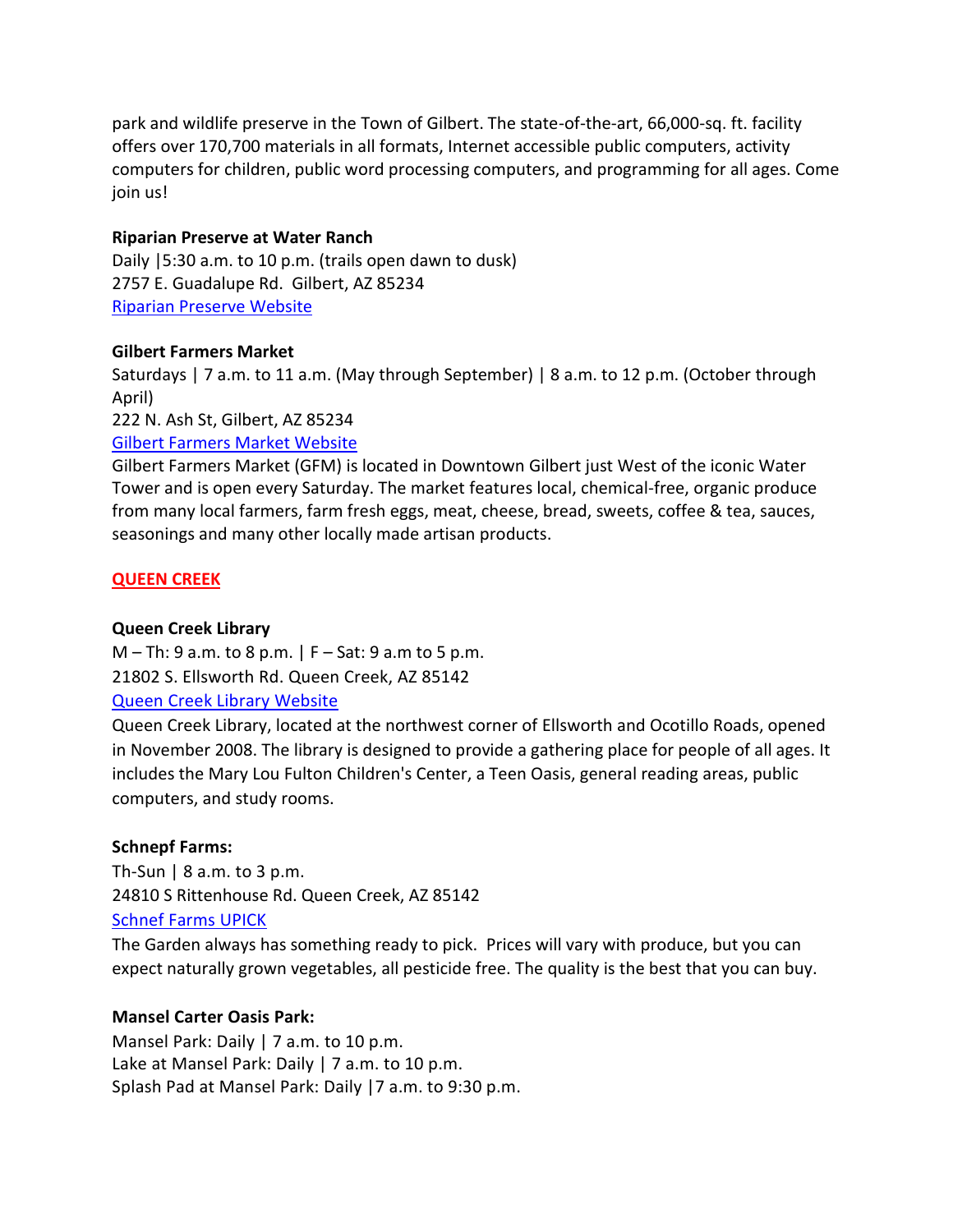Wheel Friendly Plaza: Daily| 7 a.m. to 9:30 p.m. 19535 E. Appleby Road Queen Creek, AZ 85142 [Mansel Carter Oasis Park](https://www.queencreekaz.gov/departments/parks-recreation/parks-and-recreation-master-plan-update/mansel-carter-oasis-park)

# **ESCAPE THE HEAT – OUT OF COUNTY EVENTS**

### **Willcox Ranching Heritage Festival**

June  $3^{\text{rd}}$  – June  $5^{\text{th}}$ , 2022

Railroad Ave, Willcox, AZ 85643

Tip your hat to the cowboy way of life at the Ranching Heritage Festival in Willcox. Beginning in 1872, the first ranch in Arizona was founded at the Sierra Bonita Ranch. The year 2022 marks 150 years of ranching in this prime cattle country. Traditions and hard work have come to define this shared ranch culture for generations. Celebrate the past, present and future of ranching for three days this June. Join us as we highlight, demonstrate and preserve our cowboy heritage and history.

- Skilled Craftsman Demonstrations including saddle-making, black-smithing, horseshoeing, drawing, dutch oven cooking
- Cowboy Hall of Fame stories and ranch history videos
- Horsemanship & Showmanship Clinics
- Historic Walking Tours & VR Experience
- Concert Street Dance Art Show
- Games and Goat Roping Trade Show
- Chuckwagon Breakfast

The event itself is FREE with food and beverages available for purchase.

## **Annual Flagstaff Hullabaloo Festival**

June 4<sup>th</sup> – 5<sup>th</sup>, 2022 | Saturday 10:00 a.m. – 9:00 p.m. | Sunday 11:00 a.m. – 6:00 p.m. Wheeler Park

212 Aspen Ave., Flagstaff, AZ 86005

Admission: \$12 advance/\$15 day of/\$75-\$160 VIP

The 13th Annual Flagstaff Hullabaloo will take place Saturday, June 4, 10 am-9 pm and Sunday, June 5, 11 am-6 pm at Wheeler Park. Hullabaloo has been voted Best Flagstaff Festival TEN TIMES and has raised over \$130,000 for local non-profits since 2010!

Hullabaloo is a community festival featuring giant puppets, a bike parade, costume contests, 2 performance stages, a huge kids area, local vendors, craft brews, cocktails, delicious food, lots of vendors and so much more!

## **White Mountain Balloon Festival**

June  $24^{th}$  – June  $26^{th}$  | Friday, Saturday, and Sunday 6:00 a.m. – 8:00 a.m. | Friday 5:00 p.m. – 9:00 p.m. | Saturday 4:00 p.m. – 9:00 p.m. Mountain Meadow Recreation Center 1101 S. Woodland Rd., Lakeside AZ 85929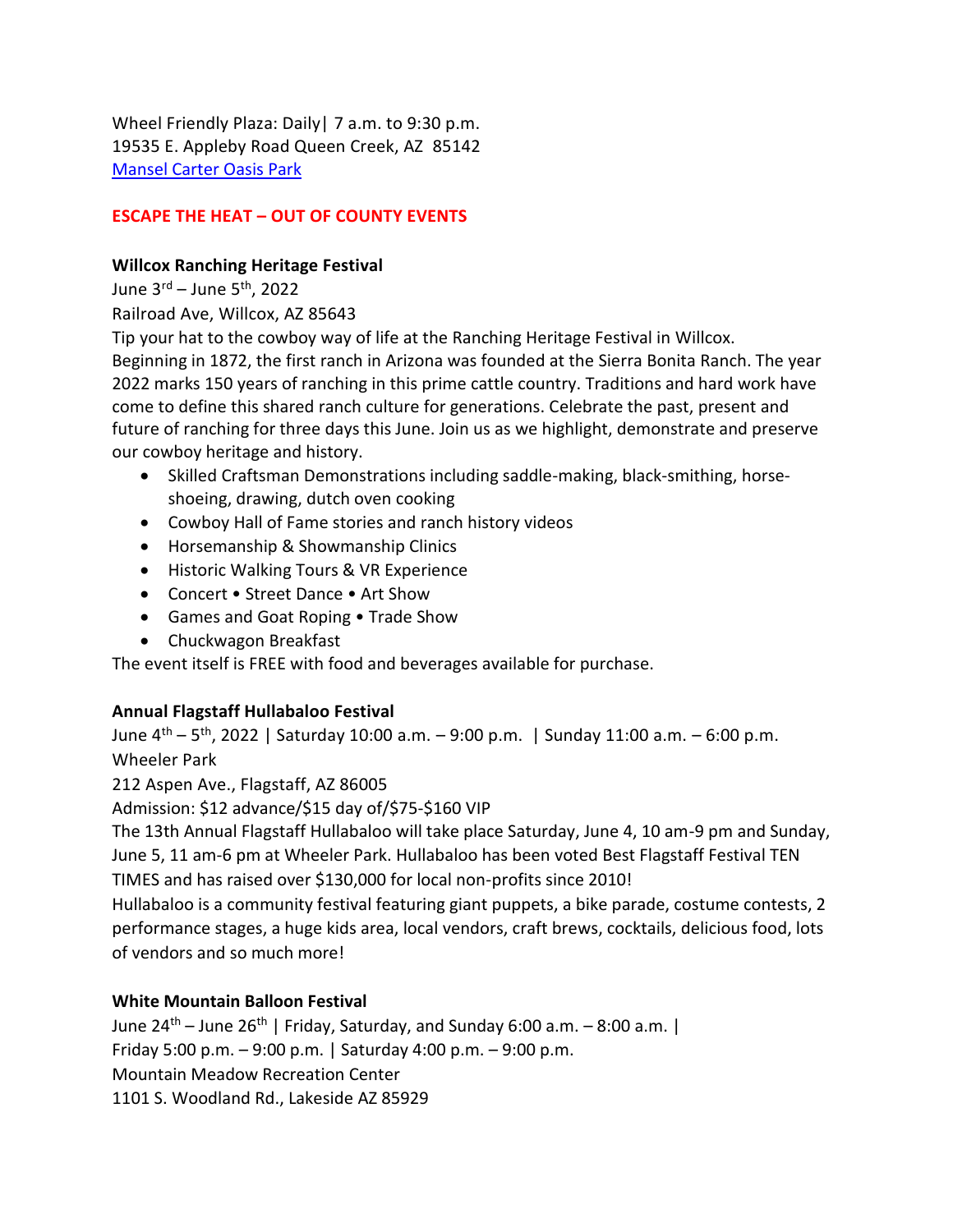The 5th Annual White Mountains Balloon Festival, presented by Sierra Propane, returns to Pinetop-Lakeside June 24-26, 2022. The event features hot-air balloons taking flight each morning, a kickoff concert featuring Mogollon Friday night and a festival with food and retail vendors, live entertainment and a beer garden Friday and Saturday. The White Mountains Rotary Club will have a pancake breakfast Friday and Saturday morning from 6-8 a.m. This free event is expected to draw a large crowd, so please plan accordingly.

### **PHOENIX**

#### **Downtown Phoenix Farmers Market**

Saturdays| 7:30 a.m. to 11:30 a.m. 720 N. 5<sup>th</sup> St. Phoenix AZ 85004 Dtphxfarmersmarket.org Free

Downtown Phoenix Farmers Market is committed to seasonally grown, local foods, and products. We take immense pride in our weekly, urban event where residents and visitors can shop community farmers and small businesses year-round. Open, rain or shine.

#### **Arizona Science Center**

Open daily| 10:30 a.m. to 4 p.m. 600 E. Washington St. Phoenix, AZ 85004 Adult: \$19.95 Child (3-17): \$14.95

#### **Phoenix Zoo**

9 a.m. to 5 p.m. 455 W. Galvin Parkway Phoenix, AZ Adult (14+): \$29.95, Child (3-13): \$19.95 Water play open

#### **Desert Botanical Garden**

7 a.m. to 8.p.m. 1201 N. Galvin Parkway Phoenix, AZ General Admission: \$14.95 to \$29.95, Youth (3-17): \$9.95 to \$14.95 Music in the Garden Friday's: \$34.95- \$39.95 | Time Varies Desert Sol: May 6<sup>th</sup>-15<sup>th</sup> Dog Days in the Garden: Sunday mornings Additional events listed on website <https://dbg.org/explore/events/>

#### **Arizona Diamondbacks**

June 1st, 13<sup>th</sup>-15<sup>th</sup>, 17<sup>th</sup>-19<sup>th</sup>, 24<sup>th</sup>-16<sup>th</sup>, 28<sup>th</sup>-19<sup>th</sup> | Time Varies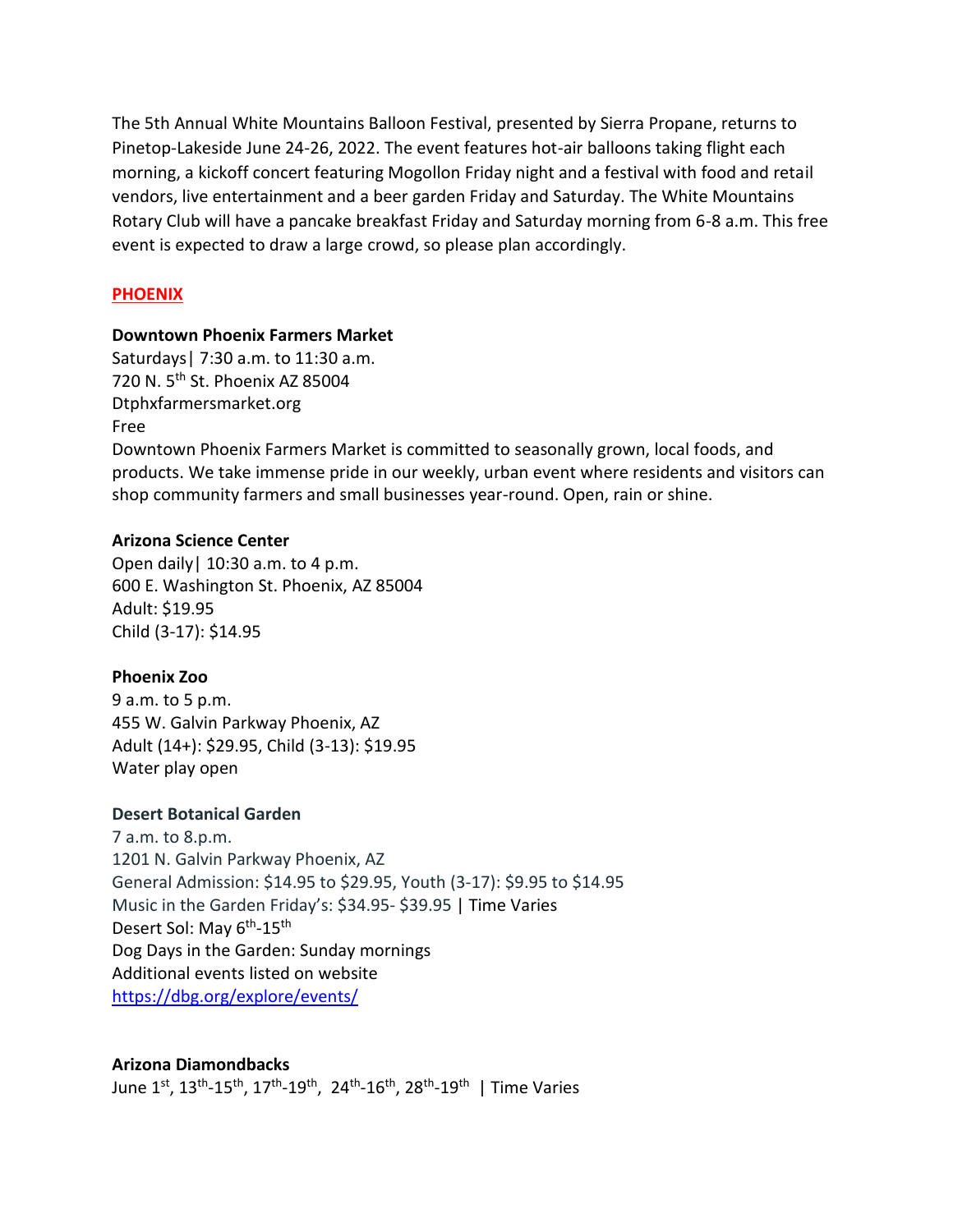Chase Field, 401 E Jefferson St, Phoenix, AZ 85004 Tickets starting at \$19 https://www.mlb.com/dbacks/tickets

**First Friday** June 3rd | 6:00 pm- 10:00 pm Downtown Phoenix Free, free admission to Heard Museum <https://heard.org/events/>

## **Trauma Informed Care: Understanding the Impact of Trauma on Children (0-5) by Southwest Human Development**

Saturday, June  $11^{th}$  | 9 am- 12 pm Virtual Free

In response to the COVID-19 crisis, this training has been adapted to an online format vs. in-person training. Zoom video and audio conferencing dial-in information will be emailed to registered participants the week of the training. This online training for birth, kinship, foster and adoptive families includes an overview of the importance of relationships, trauma, how young children are affected by trauma, feelings and behaviors young children may exhibit, and how caregivers can help. Hosted by Southwest Human Development, this training is facilitated by **Molly Strothkamp, MSW, LCSW, IMH-E**, child therapist at the [Good Fit Counseling Center.](https://www.swhd.org/programs/health-and-development/good-fit-counseling/) This class is free and offered one Saturday per month and one weeknight every other month. Registration is limited and closes 48 hours prior to each training. Questions? Please contact Molly Strothkamp at [mstrothk@swhd.org.](mailto:mstrothk@swhd.org)

## **SURPRISE**

**Surprise Day of Service** June  $15^{th}$  | 7:30 am-1:30 pm St. Mary's Food Bank Surprise, AZ 85388 Volunteer at St. Mary's Food Bank to help provide food for families in need. Registration required by contacting Larry Garcia at larry.garcia@surprizeaz.gov

**First Friday Rec Nights- Disco at the Rec**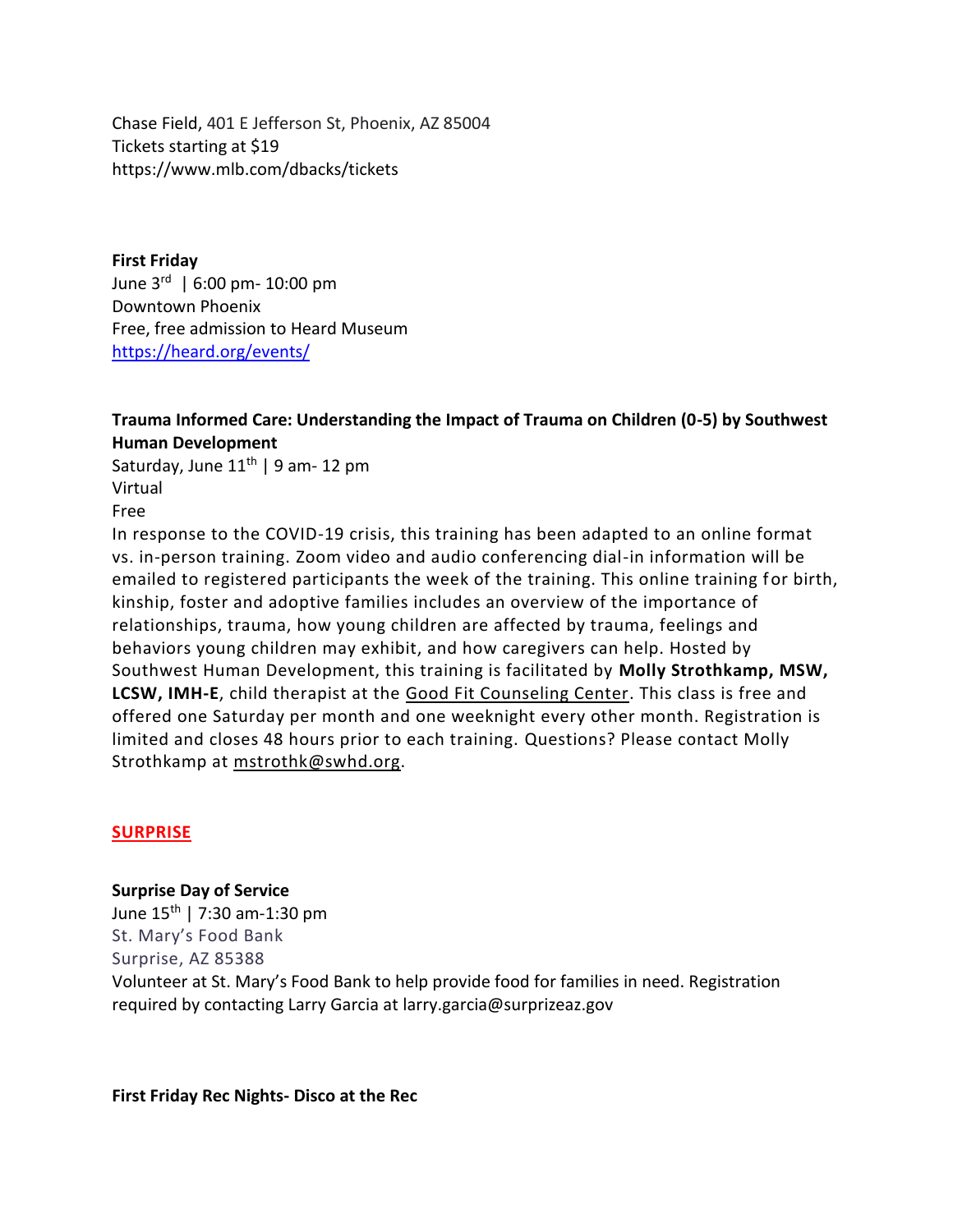June 3rd | 7-10 pm Sierra Montana Rec Center Kids grades 6-8 can get together with friends for an exciting themed dance that includes music, dancing, games and contests. [https://www.surpriseaz.gov/Calendar](https://www.surpriseaz.gov/Calendar.aspx?EID=9454&month=3&year=2022&day=22&calType=0)

#### **Adaptive Family Swim Party**

June 4th | 5-7:30 pm Hollyhock Community Pool

This event is designated for individuals with disabilities and their families to enjoy. The Parks and Recreation Department is hosting a family swim party with pizza, dessert and fun at the Hollyhock Pool in Surprise. The event features a waterslide, splash area and extra lifeguards to ensure a safe fun event for all. [https://www.surpriseaz.gov/Calendar](https://www.surpriseaz.gov/Calendar.aspx?EID=9454&month=3&year=2022&day=22&calType=0)

#### **Adaptive Imperfectly Inspired Paint Party**

June 18th | 2-3:30 pm

#### Sierra Montana Recreation Center

Join us as we paint together in this class designed for children and adults with disabilities as well as their families! Attendees of this class will follow along with an experienced instructor to paint a designated theme on an 11x14 canvas. Step-by-step instruction will be given.

[https://www.surpriseaz.gov/Calendar](https://www.surpriseaz.gov/Calendar.aspx?EID=9454&month=3&year=2022&day=22&calType=0)

#### **AVONDALE**

#### **Avondale Civic Center Library**

M-Th: 10 a.m. to 6 p.m. and F-Sat: 10 a.m. to 5 p.m. 11350 W. Civic Center Dr. Avondale, AZ 85323

#### **Sam Garcia Western Avenue Library**

M-Th: 11 a.m. to 6 p.m. and F-Sun: 1 p.m. to 5 p.m. 495 E. Western Ave. Avondale, AZ 85323

#### **Main Event Entertainment**

M: 11 a.m. to 1 p.m., T-Th: 11 a.m. to 1a.m., F: 11 a.m. to 2 a.m., Sat: 9 a.m. to 2 a.m., Sun: 11 a.m. to 12 a.m. 10315 W McDowell Road Avondale, AZ 85392 Primary Phone: 623-936-5300 [https://www.chamberorganizer.com/southwestvalleychamber/mem\\_MainEventAVD](https://www.chamberorganizer.com/southwestvalleychamber/mem_MainEventAVD)

At Main Event Entertainment, we create unique, memorable experiences that are timeless and fun for our guests and team members. From our innovative, high energy operation centers to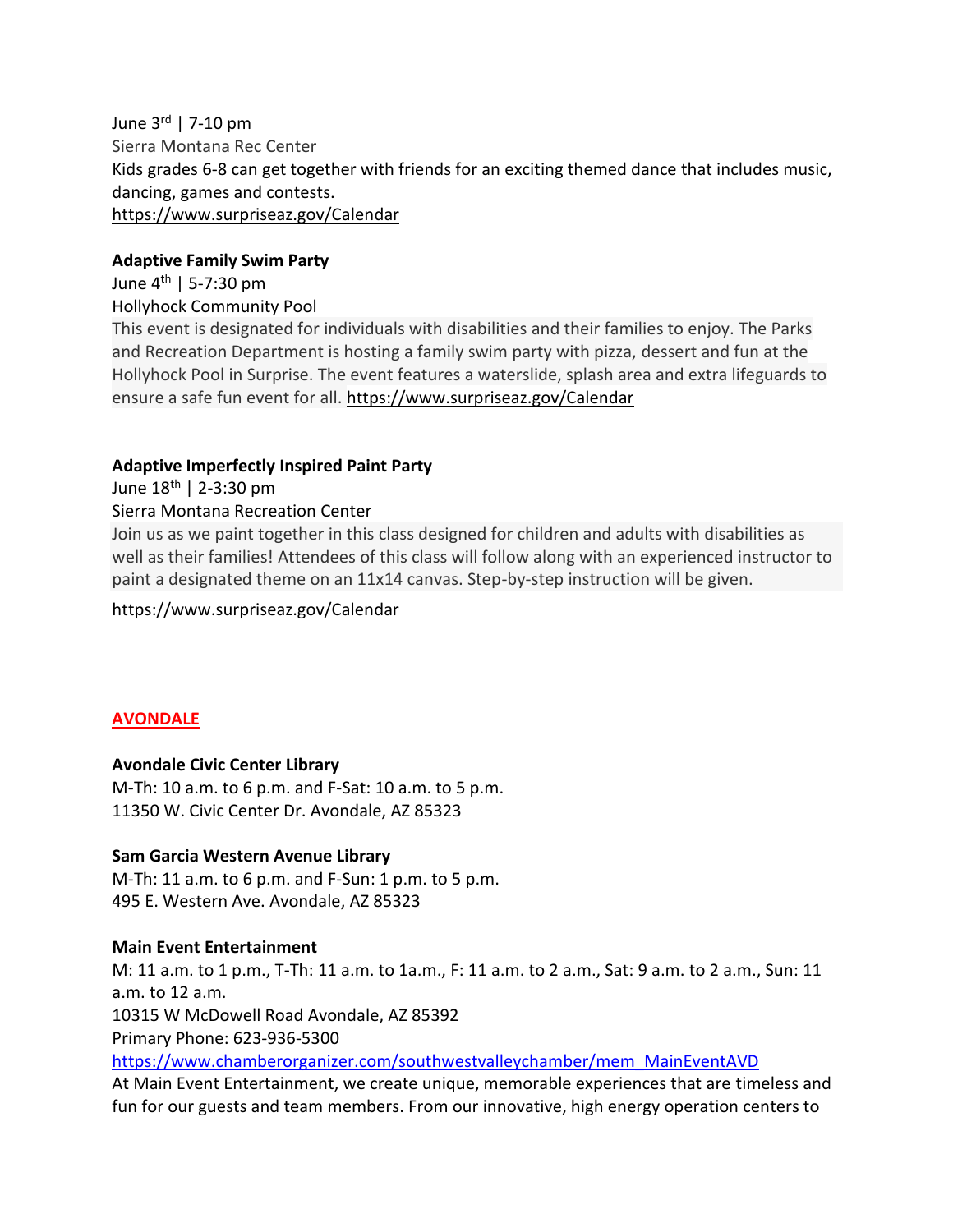our growing, collaborative team-oriented work culture, we thrive on our purpose to create unique and fun experiences for our guests. We love what we do, because we get to deliver fun to guests every day.

We offer state-of-the-art bowling, multi-level laser tag, gravity ropes adventure courses, billiards, video games, virtual reality and more activities. We serve delicious chef-inspired menu, bar favorites and full-on casual dining, along with cocktails, beer and wine.

### **Uptown Jungle Avondale**

M-Sat: 10 a.m. to 8 p.m. and Sun: 10 a.m. to 6 p.m. 1725 N. Dysart Rd. Avondale, AZ 85392 Primary Phone: 623-203-7169 [https://www.chamberorganizer.com/southwestvalleychamber/mem\\_ujavondale](https://www.chamberorganizer.com/southwestvalleychamber/mem_ujavondale)

Uptown Jungle is an all-inclusive, indoor playground with a multitude of fun activities for kids of all ages. Trampolines, Climbing Walls, Slides, and More!

### **Friendship Park**

12325 W McDowell Rd, Avondale, AZ 85323 [\(623\) 333-2400](tel:6233332400)

Friendship Park is a multi-use sports and recreation complex complete with 10 multi-use soccer and football fields, baseball fields, 2 little league fields & 1 softball diamond, several walking trails, a Japanese Garden, dog park, and so much more!

### **Food Truck Friday at Friendship Park**

Fourth Friday of each month, June 24th | 6 p.m. to 9 p.m.

12325 W McDowell Rd, Avondale, AZ 85323

Kick off the weekend by enjoying delicious fare from a variety of local food trucks. Families can enjoy an evening picnic at the park or purchase food to bring home to enjoy.

#### **Needle & Thread**

Work on your project, chat, and share tips with fellow crafters. Bring your own materials and coffee mug. Instruction books are available. No registration necessary. Join in on the fun any time!

Wed Jun 1 2022 at 11:00 am to 1:00 pm Avondale Public Library, 11350 W Civic Center Dr, Avondale, United States

## **Fancy, Foamy, Fish Puppets!**

Dive deep into puppet-building and make your very own puppet in this workshop led by professional puppeteer, Stacey Gordon. You'll utilize some of the same building-techniques and materials used in the puppets you see on television, and your puppet will last for years to come! Registration opens May 23rd. Requires registration.

Sat Jun 4 2022 at 2:00 pm

Avondale Public Library, 11350 W Civic Center Dr, Avondale, United States

## **BUCKEYE**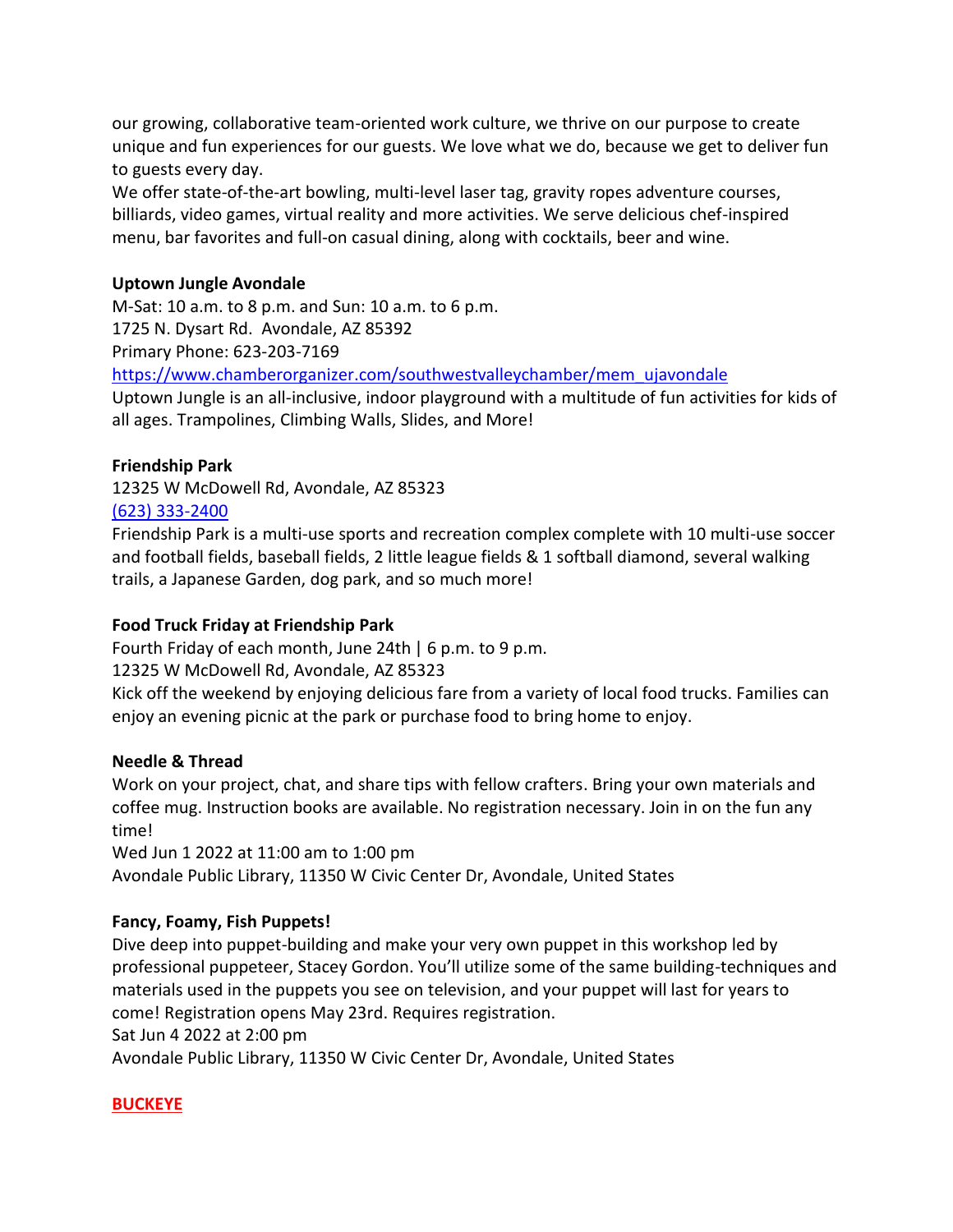#### **Hidden Lake**

24445 W. Crescent Dr. Buckeye, AZ 85396 Primary Phone: 623-777-5814 [http://hiddenlakeaz.com](http://hiddenlakeaz.com/)

Hidden Lake is a private 120-acre outdoor recreation destination, live music venue, and events center, located in Maricopa County, Arizona just west of the Phoenix metro area. Bordered by thousands of acres of protected riparian area, we offer a wide variety of healthy, active, outdoor entertainment for all ages. Hidden Lake is one of the valley's most idyllic places to fish, paddle board, kayak, hike, camp, and just relax. The highlight of Hidden Lake is clearly our 60+ acres of trophy fishing waters, but don't miss our live music and special events at TopWater, our music, bar, and events area. It is hard to imagine a more beautiful or fun night out than watching the sun set over the lake while enjoying the best local bands and food trucks the valley has to offer.

#### **Storytime**

Wed, June 8th, 10:15 – 11:00 A[M](https://www.google.com/search?q=buckeye+july+events&rlz=1C5CHFA_enUS885US885&sxsrf=ALeKk00dQeYJWOQpSXjyanw4tqBD4pGDCg:1624901395919&ei=EwfaYPHBN9Sv0PEP8MuP4A0&oq=buckeye+july+events&gs_lcp=Cgdnd3Mtd2l6EAMyBwgjELADECdKBAhBGAFQ7BZYsxxg0x1oAnAAeACAAacCiAGHDZIBBTAuMi41mAEAoAEBqgEHZ3dzLXdpesgBAcABAQ&sclient=gws-wiz&uact=5&ibp=htl;events&rciv=evn&sa=X&ved=2ahUKEwiU4Y2-7rrxAhVKip4KHW3MB2wQ5bwDegQIDxAB) [Buckeye Public Library -](https://www.google.com/search?q=buckeye+july+events&rlz=1C5CHFA_enUS885US885&sxsrf=ALeKk00dQeYJWOQpSXjyanw4tqBD4pGDCg:1624901395919&ei=EwfaYPHBN9Sv0PEP8MuP4A0&oq=buckeye+july+events&gs_lcp=Cgdnd3Mtd2l6EAMyBwgjELADECdKBAhBGAFQ7BZYsxxg0x1oAnAAeACAAacCiAGHDZIBBTAuMi41mAEAoAEBqgEHZ3dzLXdpesgBAcABAQ&sclient=gws-wiz&uact=5&ibp=htl;events&rciv=evn&sa=X&ved=2ahUKEwiU4Y2-7rrxAhVKip4KHW3MB2wQ5bwDegQIDxAB) Downtown Library [310 N 6th St, Buckeye, AZ](https://www.google.com/search?q=buckeye+july+events&rlz=1C5CHFA_enUS885US885&sxsrf=ALeKk00dQeYJWOQpSXjyanw4tqBD4pGDCg:1624901395919&ei=EwfaYPHBN9Sv0PEP8MuP4A0&oq=buckeye+july+events&gs_lcp=Cgdnd3Mtd2l6EAMyBwgjELADECdKBAhBGAFQ7BZYsxxg0x1oAnAAeACAAacCiAGHDZIBBTAuMi41mAEAoAEBqgEHZ3dzLXdpesgBAcABAQ&sclient=gws-wiz&uact=5&ibp=htl;events&rciv=evn&sa=X&ved=2ahUKEwiU4Y2-7rrxAhVKip4KHW3MB2wQ5bwDegQIDxAB)

You and your toddler (ages 2-5) learn tips for building vocabulary through interactive stories, songs, and games. You will have time at the end to play and get to know other parents and toddlers.

#### **Week 5 Summer Camp**

Jun 27 - Jul 01 (Monday, Tuesday, Wednesday, Thursday, Friday) 6:00 AM - 6:00 PM TOPA-Sienna Hills **About This Activity**

Knight Academy is excited to announce our annual Themed Summer S.T.E.A.M. Camp program! Each week campers will explore new frontiers as they venture through space one week and

then down to the depths of the ocean the next! We have a few different camp options available this year from 3 half days to 5 full days. Our campers rotate through multiple learning activities throughout the day, ensuring exposure to variety of S.T.E.A.M. based activities, which are listed below. Camp runs Monday-Friday with drop-off as early as 6am and pick-up as late as 6pm (for full day campers). All campers will have the opportunity to participate in the following fun and exciting activities: - Arts & Crafts - Science Labs - Technology (3D Printing & Coding) - Reading Club - Martial Arts - Culinary - Lego STEM Activities Four & five full day campers will enjoy the ultimate camp experience adding the following activities: - Monday field trips to Harkins Summer Movie Fun (IF PERMITTED) - Friday Fun Day with water and/or a bounce house obstacle course activity This week's theme: TBD Lunches will be available when the Arizona Summer Food Service is available. Parents will be notified when lunch will need to be provided.

#### **GOODYEAR**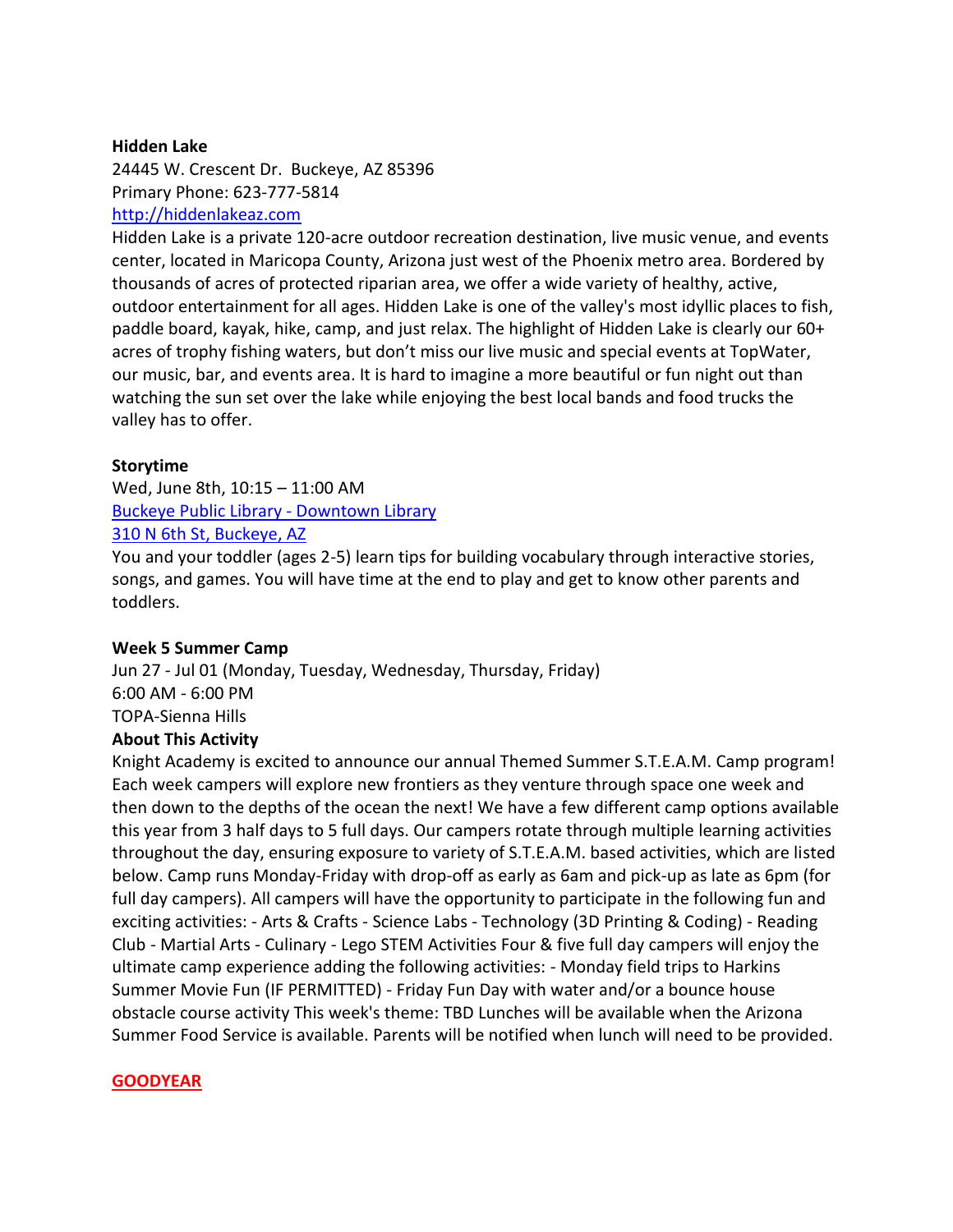#### **Estrella Mountain Regional Park**

14805 W. Vineyard Ave, Goodyear, AZ 85338 [\(602\) 506-2930](tel:6025062930)

#### [maricopacountyparks.net](http://maricopacountyparks.net/)

Estrella Mountain Regional Park encompasses 19,840 acres of beautiful desert and mountain scenery. Located near the union of the Gila and Agua Fria Rivers in the southwest Valley, the park includes seasonal wetland or riparian area during our winter and monsoon rains. The majority of the park remains pristine desert, very similar in appearance to the landscape seen by the first settlers and explorers of the area. #FunFact: Estrella Mountain Regional Park became the first regional park in the Maricopa County Park System in 1954.

#### **Goodyear Community Park**

3151 N Litchfield Rd, Goodyear, AZ 85395 [\(623\) 882-7525](tel:6238827525) [goodyearaz.gov](http://goodyearaz.gov/)

The Goodyear Community Park is an amazing outdoor space for the whole family. It features a number of unique facilities including tennis and basketball courts, a skate park, baseball & softball fields, sand volleyball, dog park, a splash pad and so much more!

#### **Corral West Horse Adventures**

14401 W Arena Dr #9019, Goodyear, AZ [\(480\) 450-2651](tel:4804502651) [corralwestadventures.com](http://corralwestadventures.com/)

## Open during the fall through spring seasons, the Corral West Adventures we offer a variety of family fun adventures and things to do. In fact, with all our Horseback Riding Adventures, Sunset Rides, Wagon Adventures, Cowboy Cookout Adventures, Horse Adventure Kid Programs and a whole lot more.

## **Take Me Away! Hot Air Balloons and Exotic Destinations with A Little Drama and Color Wheels**

Time & Location Jun 21, 1:00 PM – 4:00 PM MST Palm Valley Community Center, 14145 W Palm Valley Blvd, Goodyear, AZ 85395, USA About the event Starting June 21sh have a week of Adventure themed Fun! Join us Monday through Thursday at the Palm Valley Community Center to play, create and discover with Ms. Betsy, Ms. Shelly and Science Mary!

#### **Movie Night on the Lawn - Bring a Friend!**

Date & Time Fri June 10th 2022 at 6:00 pm (Mountain Standard Time) Add to Calendar Location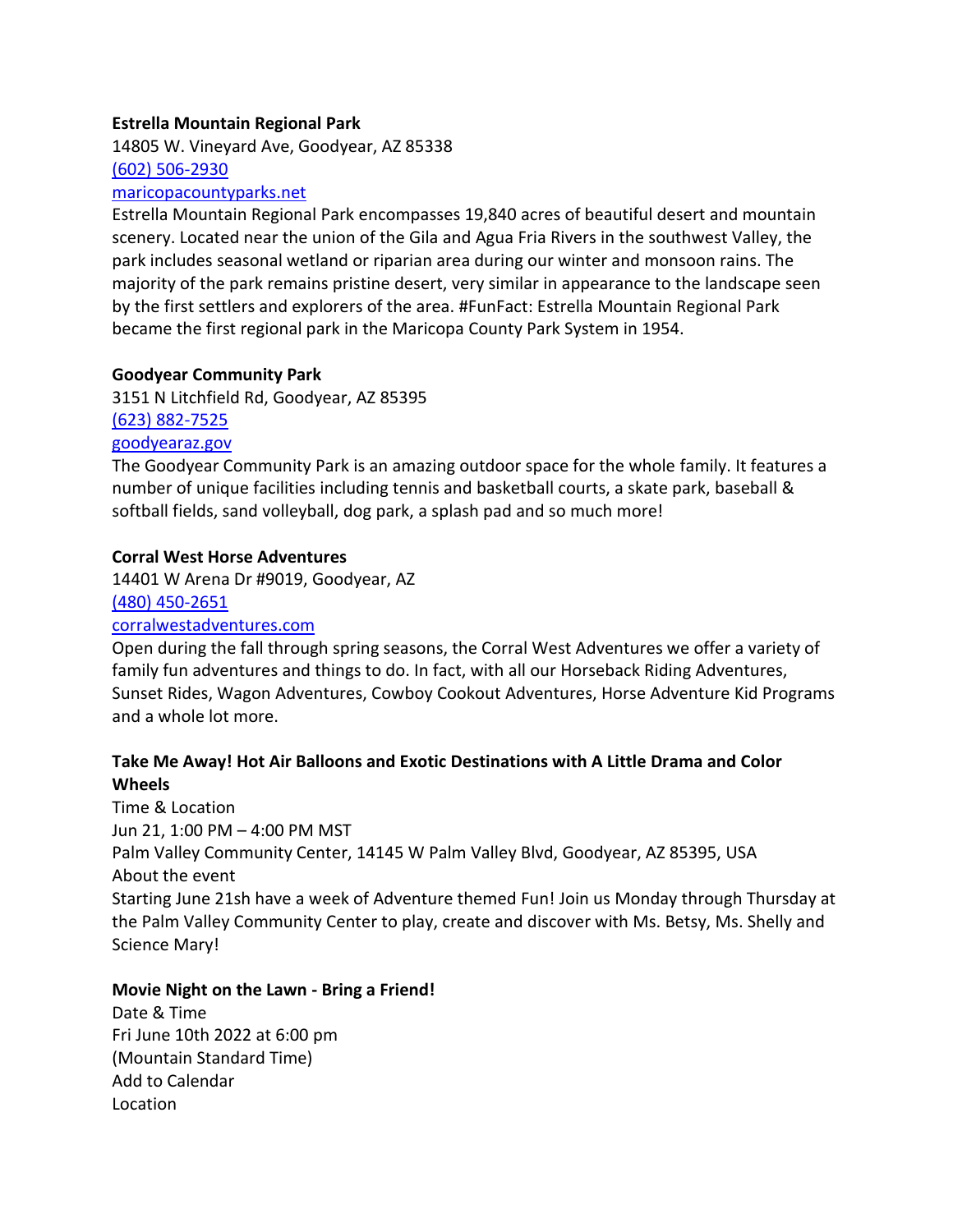Legacy Traditional School - Goodyear, 16060 W Lower Buckeye Pkwy, Goodyear, United States Bring your lawn chairs and picnic blankets for a free family movie night on our west lawn! We'll have food trucks, a performance by our cheerleaders, and movie sing-along. This is a great opportunity to meet other Bulldog families and build a true Legacy school family!

#### **LITCHFIELD PARK**

#### **Wildlife World Zoo, Aquarium & Safari Park**

16501 W Northern Ave, Litchfield Park, AZ 85340 [\(623\) 232-8741](tel:6232328741) [wildlifeworld.com](http://wildlifeworld.com/)

Wildlife World Zoo & Aquarium is a 215-acre zoo and aquarium in Litchfield Park, Arizona, United States, near Phoenix. The zoo specializes in African and South American animals, and has Arizona's largest collection of exotic animals. It has a 0.6 miles "safari train", a boat ride through the Australian habitat, a tram through another segment of the African habitat, and several amusement-oriented rides. Since 2008, it also has an aquarium with a total tank volume of 180,000 US gallons. The latest section, "Adventureland", opened in February, 2016. This added 15 acres, four rides, and a restaurant. Separately a new Mexican restaurant, "Zooberto's", was opened.

# **Tweens & Teens UP! for Down syndrome**

#### **(8-17 years old)**

A program of DSNetwork, Tweens & Teens UP is for youth with Down syndrome to participate in monthly community-based outings, opportunities and activities to socialize and meet friends in a supportive atmosphere.

## **Explorers' Summer Camp provides an exhilarating, adventurous summer program for children 3 1 /<sup>2</sup> through 6 years of age!**

The goal of our summer camp is to allow the campers to discover, experience and learn while expressing themselves through:

| <b>Weekly Themes</b>                                                                                                                                                                                                                                              | Arts and Crafts           | <b>Strategy Games</b> |
|-------------------------------------------------------------------------------------------------------------------------------------------------------------------------------------------------------------------------------------------------------------------|---------------------------|-----------------------|
| Pool Days                                                                                                                                                                                                                                                         | <b>Music and Movement</b> | Movie Days            |
| <b>Science Experiments</b>                                                                                                                                                                                                                                        | <b>Sports</b>             |                       |
| The current Litchfield Park Preschool Staff will facilitate the Explorers' Summer Camp.<br>There are 3 WAYS TO REGISTER<br>Phone: 623-935-9040<br>Lobby: 100 S. Old Litchfield Rd. Litchfield Park, AZ 85340<br><b>Online:</b> Click Here for Online Registration |                           |                       |

#### **Water Aerobics - June** Tue, Jun 7, 2022 02:00am - 02:45am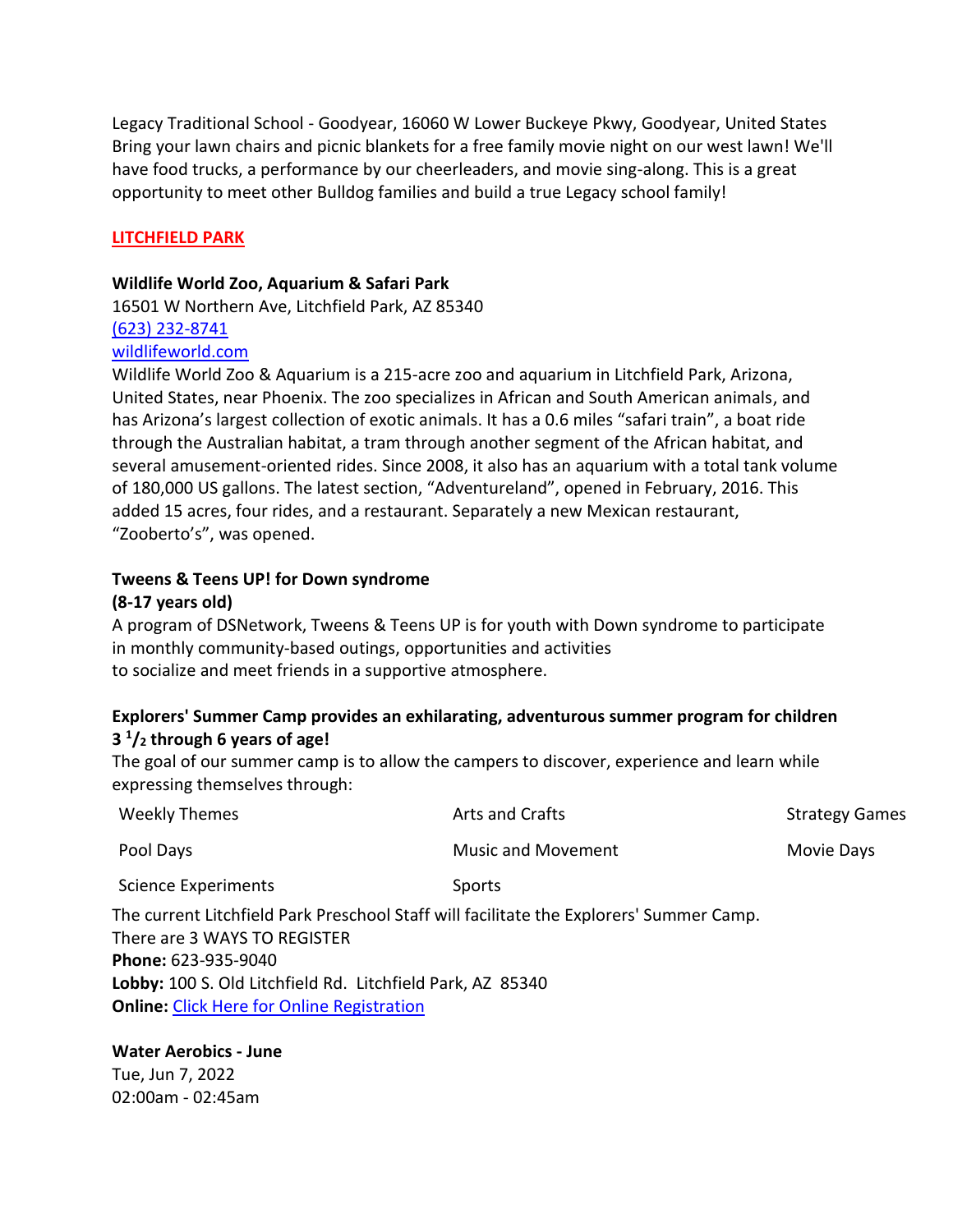Litchfield Park Recreation Center, 100 S. Old Litchfield Road, Litchfield Park, Arizona Date Tue, Jun 7, 2022 02:00am - 02:45am Location Litchfield Park Recreation Center, 100 S. Old Litchfield Road, Litchfield Park, Arizona Water Aerobics - June is happening on Tuesday, June 07, 2022 at 02:00AM UTC at Litchfield Park Recreation Center.

### **TOLLESON**

#### **Tres Rios Wetlands**

91st Avenue & Southern, Tolleson, AZ 85353 [\(833\) 777-3228](tel:8337773228)

[phoenix.gov](http://phoenix.gov/)

D-BAT is a Nationally operated indoor Baseball and Softball training facility that offers Automated Batting cages, Private Lessons, Camp and Clinics, Training Cage Rentals and a fully stocked ProShop.

### **A Food Truck PopUp West Valley**

Thursday nights in June| 5 p.m. to 8 p.m.

Whyman Park

2350 S. 103rd Ave. Tolleson, AZ 85353

Grab a blanket, a chair and your family & friends for a food truck picnic in the park every Thurs night. Get out in the amazing fresh air, say HI to your neighbors, support local small businesses all while enjoying some tasty, cooked to order & flavorful food truck food!!

#### **Sweets, Sweets & More Sweets - West Valley 1st Fridays**

About this event

e 
S Q P P 1st Fridays are MEANT for SWEETS!! Don't be a fool, we're bringing sweets & treats to the West Valley - no joke! 5-7pm

 $\frac{f_{\text{ref}}}{f_{\text{ref}}}$  to Enter -  $\frac{f_{\text{ref}}}{f_{\text{ref}}}$  to Park -  $\Omega$   $\Omega$  friendly - Open to the public!! \*\*BRING THE WHOLE FAMILY\*\* **It's going to be a sugar lovers dream come true, there will be something sweet that'll satisfy even the sweetest sweet tooth.**

**Forget about Dinner! Eat DESSERT 1st Sweets & Treats Food Vendors, Candy & Cake Vendors, Delicious Beverages, plus fun family friendly music by Times Two Entertainment, you don't want to miss this! Join us for the Valley's only monthly Sweets PopUP on the 1st Friday each month.**

**Take your desserts to go, or stay & make it the sweetest picnic in the park! Fun upbeat music & awesome weather - bring the whole family for a treat they'll want to come back to every month.**

**SNOW KINGDOM (Shaved Ice & More)FIREWAGON PIE (CinaBites, Pizza, Snowies, Cookies)BIJOU'S KITCHEN (Baked Desserts)+more to be announced, stay tuned.**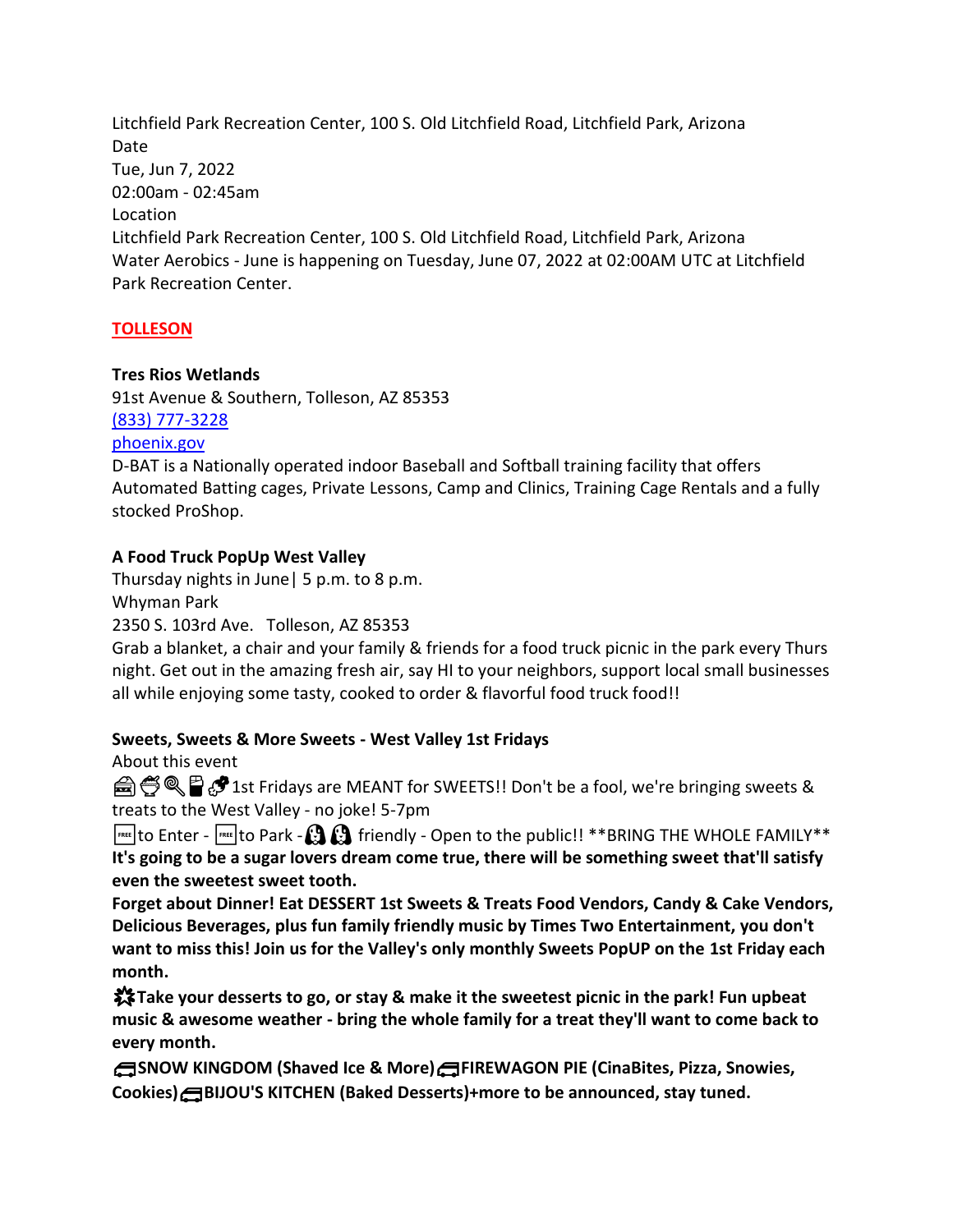**5-7pmWhyman Park: 2350 S. 103rd Rd, Tolleson Az**➡**Facebook event link: [www.facebook.com/TimesTwoEntertainment/events](https://www.facebook.com/TimesTwoEntertainment/events)**

#### **Adult Zumba**

Tuesday & Thursdays in June 6:15-7:15pm Tolleson Parks and Recreation Center 9251 W Washington St

#### **SURPRISE**

#### **Samurai Soul Championship**

May 21<sup>st</sup> | 2:30 pm Samurai Soul 16572 West Greenway Road #Ste 307 Surprise, AZ 85388 Tickets start at \$40 Samurai Soul 2 is a FULL GRAPPLING event with both Gi & No-Gi fights! Doors open at 2:30pm. Kids grappling matches will be up first. <https://www.eventbrite.com/e/samurai-soul-championship-2-tickets-317745504357>

#### **2022 Perfect Game West Memorial Day Classic**

May 27<sup>th</sup>-30<sup>th</sup> | All day Surprise Stadium – TX and KC Auxiliary Fields 15850 N. Bullard Avenue Surprise, AZ 85374 Tournament Pass: 35.00 USD (Per Person) - Entry to all games for this tournament Daily Pass: 10.00 USD (Per Person) - Entry to all games for a specific day Senior Citizen (65+)/Military Daily Pass: 5.00 USD (Per Person) - Entry to all games for a specific day (Requires ID) Age 14 and younger are free to get in At Perfect Game events, players are performing with top level competition in front of college recruiters and professional scouts from all over the country. Since 2003, 8,420 Perfect Game alumni have been selected in the MLB First-Year Amateur Player Draft.

<https://www.perfectgame.org/Events/Default.aspx?event=41636>

#### **Itty Bitty Beach Party**

May  $27^{th}$  | 10 am-12 pm Surprise Aquatic Center Free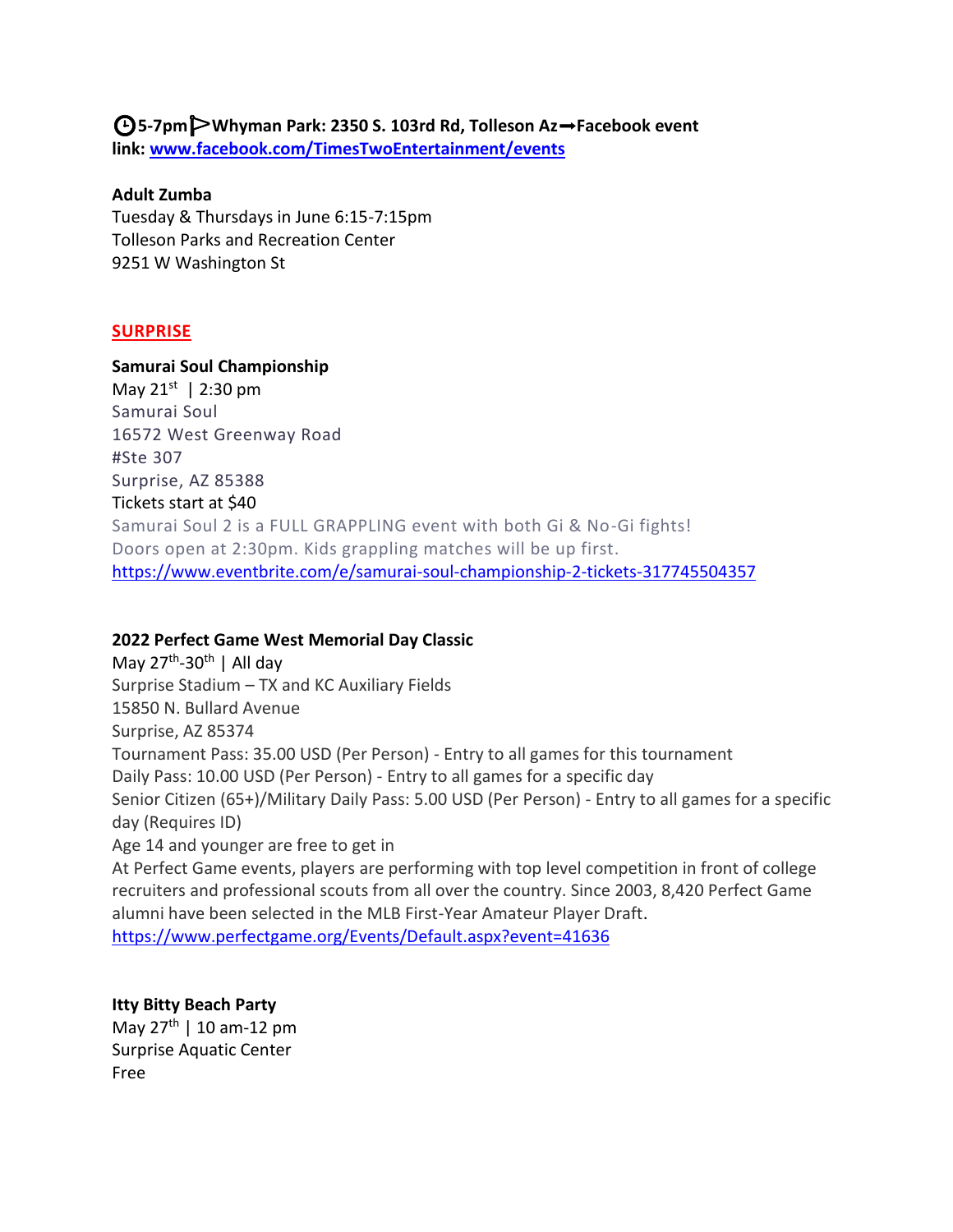Come and enjoy the cool water, fun slides, and our resident mermaid. All children 10 and younger must be accompanied by their parent(s). This party has games, prizes and crafts! Bring your little ones to the Surprise Aquatic Center for the ultimate Itty Bitty Beach Party. [https://www.surpriseaz.gov/Calendar](https://www.surpriseaz.gov/Calendar.aspx?EID=9454&month=3&year=2022&day=22&calType=0)

## **ANTHEM**

### **Anthem Community Park**

Splash pad hours: Daily | 8 a.m. to 6 p.m. Daisy Mountain Railroad Ride 623-551-5880 M: 11:30 a.m. – 5 p.m.; W-F: 10 a.m. to 3 p.m.; Sat.-Sun.: 10 a.m. to 6 p.m. 41703 N Gavilan Peak Pkwy. Anthem, AZ 85086 623-879-3011 The community park also has soccer and softball fields, basketball and pickleball courts, sand volleyball, a skate park, dog park, community center, and nearby Veterans Memorial. There is a detailed schedule on the Anthem community website for group fitness classes, community pool hours, and other recreational activities. <https://www.onlineatanthem.com/events/index.php>

### **Friday Food Truck Night**

June  $24<sup>th</sup>$  | 5 p.m. to 8 p.m. The Market on  $41^{st}$  – 42101 N.  $41^{st}$  Dr. Anthem, AZ 85086 Description: There will be a variety of food trucks at the park to enjoy! This event will be once a month through the end of the year and food trucks vary each month. Families can contact Manny Gonzalez for more details (424-355-1400).

## **Newbery Book Bingo**

June  $2^{nd}$  | 3 p.m. to 4 p.m.

North Valley Regional Library

Description: We're celebrating 100 years of the Newbery Book award by playing book bingo. Join us and see if you can get bingo! This event is for children ages 8 and up. Registration is not required, but space is limited. Contact the Library to secure your spot.

# **Father's Day Shark Soap & Card**

June  $7<sup>th</sup>$  | 4 p.m. to 5 p.m.

North Valley Regional Library

Description: Need a gift for Dad? Join us for our shark themed Father's Day DIY. You will make a bar of soap that your Dad will love as well as a Father's Day Card. No Dad? Come anyway. Everyone loves homemade soap! Because the soap takes time to dry, you will need to come back at a later time to collect your soap. Registration is required and is from 5/31-6/6. Contact the Library to register.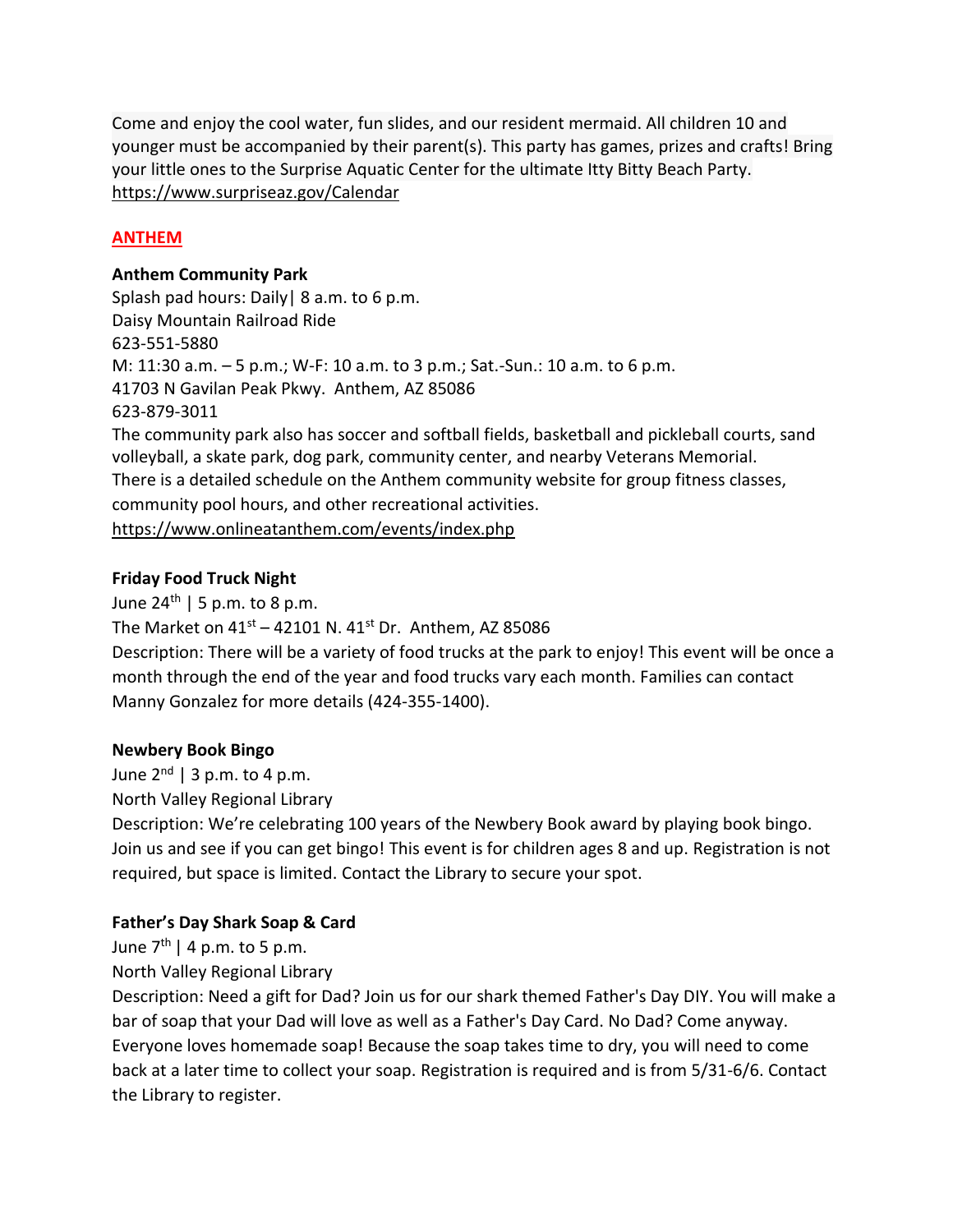### **Jungle Jill's Animal Encounters**

June  $11^{th}$  | 11:30 a.m. to 12:15 p.m. North Valley Regional Library Description: Learn about animals with Jungle Jill! She'll bring several different animals to show and she'll tell us all about them. Come for the show and sign up for Summer Reading. Registration is not required, but space is limited. This event is open to all ages and will be in the BCHS mini auditorium.<http://www.junglejill.com/>

### **North Valley Regional Library**

M-Th: 2:30 p.m. to 8 p.m.; Fri: Closed; Sat-Sun.: 9 a.m. to 5 p.m. 40410 N Gavilan Peak Pkwy. Anthem, AZ 85086 602-652-3000 <https://mcldaz.org/locations/northvalley/>

## **CAVE CREEK**

### **Desert Foothills Library**

M, W, F: 9 a.m. to 5 p.m.; T & Th: 9 a.m. to 6 p.m.; Sat: 10 a.m. to 4 p.m. 38443 N. Schoolhouse Rd. Cave Creek, AZ 85331 480-488-2286 There is information on their website about summer reading programs, in-person Storytimes, monthly book and puzzle exchanges, craft lessons for children and teens, and more! <https://dfla.org/about-the-desert-foothills-library/>

## **1 st Annual Desert Foothills Book Festival**

June  $4^{th}$  | 9 a.m. to 2 p.m. The Holland Center 34250 N. 60<sup>th</sup> St. Building B Scottsdale, AZ 85266 Description: Reading is fun! It's even better when you come meet the Award-Winning Local Authors who write the books you love to read! Have a blast talking all things book and don't forget to get a signed copy of your favorite! It's a great way to support local authors and our community.

#### **Virtual Silent Auction**

June 13<sup>th</sup>-17<sup>th</sup> | 8 a.m. to 5 p.m. Virtual

Description: Foothills Caring Corps is hosting its first-ever virtual silent auction event to raise funds to provide programs and services to older adults and persons with disabilities living throughout the Foothills community. Funds raised will allow the following programs and services to continue their operations: Mobile Meals, Mobility Loan Closet, Non-Emergency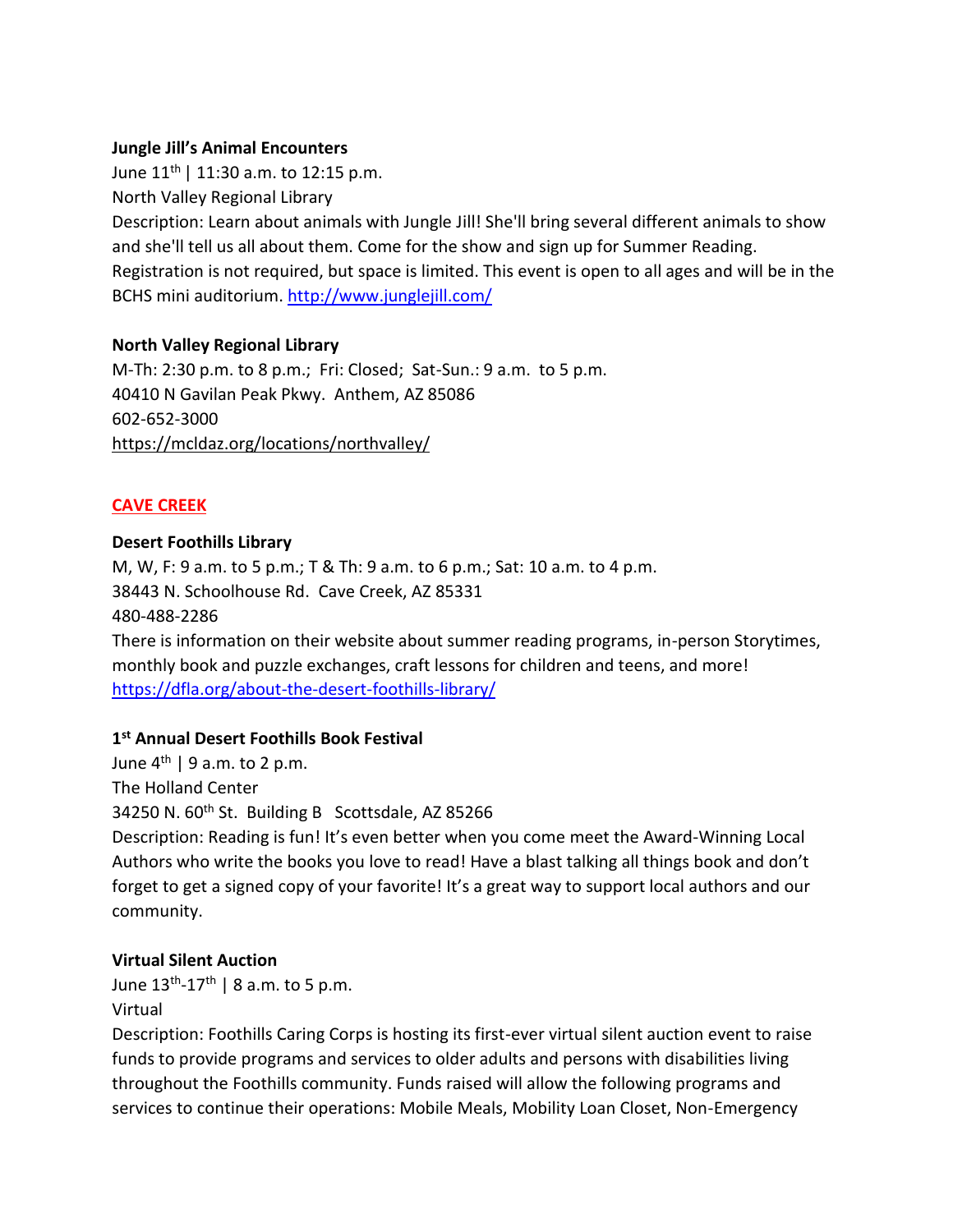Medical Transportation, Recreational Van Program, Friendly Visiting/Phoning, Grocery Shopping Assistance, Minor Home Repairs, Caregiver Relief, Basic Technology Help, and other Neighborhood Resources. To register or learn more about the event please visit our event site: <https://aesaz.co/ELP/FCCSA/>

#### **Ceramics Class: Beginner & Intermediate**

June  $24<sup>th</sup>$  for 4 weeks | 9 a.m. to 12 p.m. Sonoran Arts League 7100 E. Cave Creek Rd. #144 Cave Creek, AZ 85331 Description: This 4-week class is designed for adults of beginner and intermediate levels. Students will explore different hand building techniques and complete their work with a variety of surface design methods. The instruction is tailored to an individual's background experience. The first three weeks focus on making projects and the last class is for glazing. Students return to pick up their finished work. All tools, clay, glaze, and firing included. To register, please visit the website or email [info@sonoranartsleague.org.](mailto:info@sonoranartsleague.org) <https://sonoranartsleague.org/>

### **Music at the Movies**

## June  $9^{th}$  | 2 p.m. to 5 p.m.

### Desert Foothills Library

Description: Join us for a celebration of movies with interesting or significant music. Movies range from dramas, musicals, comedies, and more! Hosted by music enthusiast, Annis Scott. June's movie features O Brother Where Art Thou, written and directed by Joel and Ethan Cohen and starring George Clooney, John Turturro, Holly Hunter and John Goodman, the movie is loosely based on Homer's "Odyssey". It deals with the picaresque adventures of Ulysses Everett McGill and his companions Delmar and Pete in 1930s Mississippi. Sprung from a chain gang and trying to reach Everett's home to recover the buried loot of a bank heist they are confronted by a series of strange characters–among them sirens, a cyclops, bank robber George "Baby Face" Nelson (very annoyed by that nickname), a campaigning governor and his opponent, a KKK lynch mob, and a blind prophet who warns the trio that "the treasure you seek shall not be the treasure you find". There is a variety of popular songs throughout the movie. 1 hour 48 minutes. No registration, cost is free. For questions, please call the Library at 480-488-2286.

## **Puzzle Exchange**

June  $24^{th}$  | 9 a.m. to 5 p.m. Desert Foothills Library

Description: Are you tired of your puzzles at home because you have completed all of them multiple times? Come drop off your gently used puzzles and pick out a new one for free! Offered on the last Friday of every month. All ages and skill levels encouraged!

#### **Gentle Chair Yoga**

Every Monday in June | 11 a.m. to 12 p.m.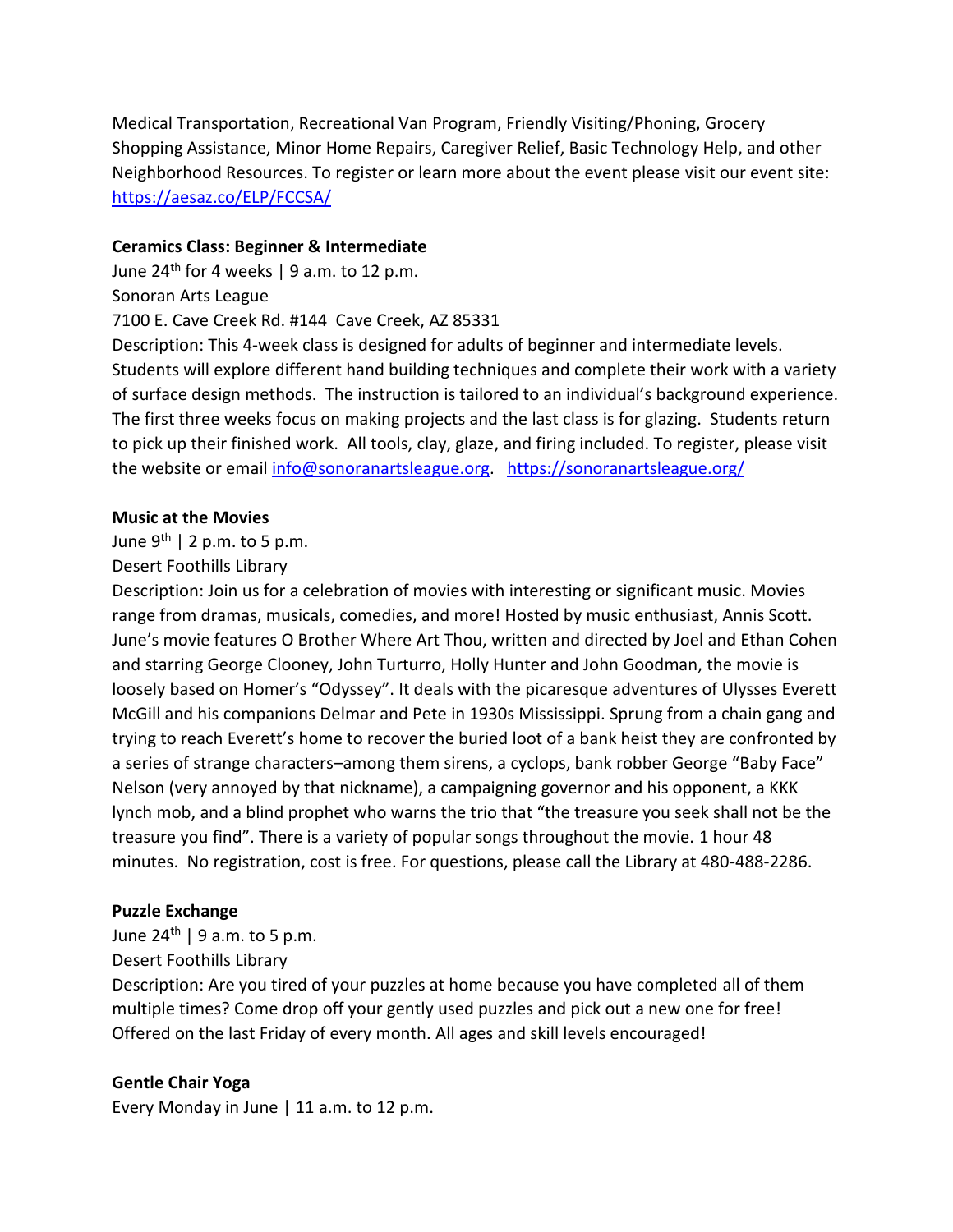### Desert Foothills Library – Jones Room

Description: Yoga for Every Body! Through a slow flow of poses coordinated with the breath you'll begin strengthening your heart, bones, balance and sharpening the mind. You are only one yoga class away from a good mood! Marina started practicing yoga in 1995, and for the past seven years has taught locally. Marina also offers Gentle Yoga every Wednesday at 11:00am. No registration | Questions please call 480-488-2286. Questions about Gentle Chair Yoga please contact instructor, Marina Kachur, at 480-510-6572 or [yokama14@gmail.com.](mailto:yokama14@gmail.com) The cost is \$10 cash, paid to instructor at each class.

## **"Chapter 2" Book Sale (ongoing)**

Second Friday and Saturday of each month | 10 a.m. to 4 p.m.

Monthly book sales provide a wonderful opportunity to purchase quality books and other media at even lower prices than the everyday bargain prices in Chapter 2, the largest used bookstore in the North Valley. The monthly book sale is throughout Chapter 2, the Jones/Coates Room, and our patio \*weather permitting\*. Can't make the Sale in person? There are hundreds of books as well as CDs, DVDs and audiobooks listed on their Amazon page that are not on display in the bookstore.

<https://dfla.org/chapter-2-bookstore/>

## **Tai Chi – Qigong group class (ongoing)**

Tuesdays | 9 a.m. Desert Foothills Library, 38443 N. Schoolhouse Rd. Cave Creek, AZ 85331 480-488-2286 Tai Chi & Qigong is a self-care practice. It is a choice of a healthy lifestyle and living well. It improves balance, flexibility, brain plasticity, inner peace and overall wellness. <http://www.desertfoothillslibrary.org/>

## **Dancing Brushes & Singing Colors Watercolor Workshop (ongoing)**

Wednesdays | 1 p.m. Sonoran Arts League, 7100 E. Cave Creek Rd. #144 Cave Creek, AZ 85331 480-575-6624 Letting your brushes dance and learning how to create singing colors is the key to beautiful watercolor. In these classes you will be given a number of lessons & tips that will help you paint with more freedom & confidence. Subject matter will range from still life to landscape, to who knows!

[http://www.sonoranartsleague.org](http://www.sonoranartsleague.org/)

## **Cave Creek Rodeo**

Memorial Arena Rodeo Grounds 37201 N. 28th St. Cave Creek, AZ 85331 480-304-5634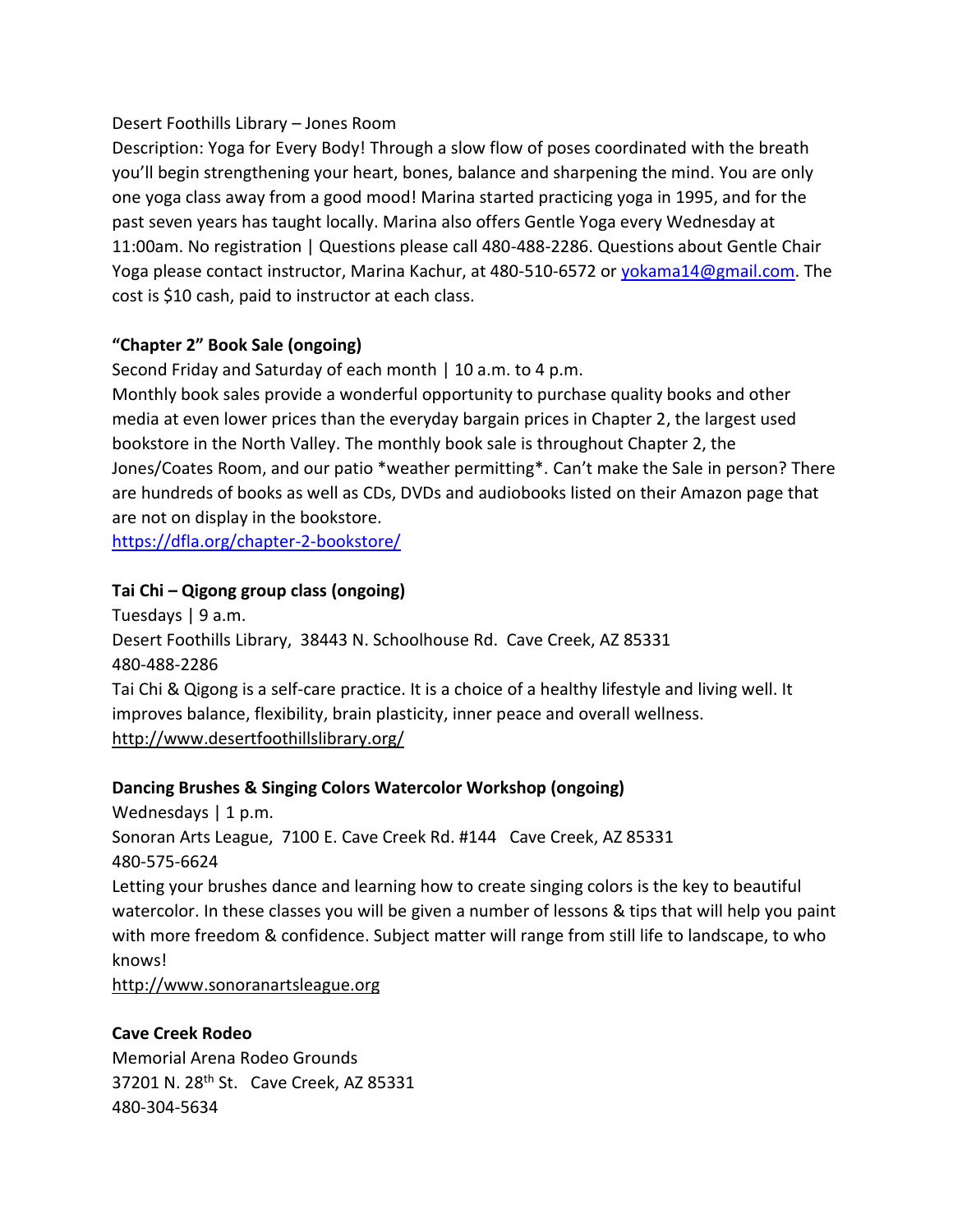The Cave Creek Rodeo Days organization is a non-profit organization made up of volunteers from all over the state of Arizona. They are the "boots on the ground" that make the Cave Creek Rodeo Days event and other supported western heritage activities every year. Our heritage is important and they work hard to keep it preserved and are dedicated to the national sport of a PRCA Professional Rodeo.

[www.cavecreekrodeo.com](https://cavecreekrodeo.com/)

### **Carefree Farmer's Market**

Fridays  $| 7$  a.m. to 1 p.m. 8 Sundial Circle Carefree, AZ 85377 480-488-3686 Specializing in the fine flavors of the Southwest! Range-fed beef, sustainably caught salmon, one fresh produce vendor and various others. [http://www.carefree.org](http://www.carefree.org/)

### **PEORIA**

#### **Sunrise Mountain Library**

M-Th: 10 a.m. to 7 p.m.; F-Sat: 12 p.m. to 5 p.m. 21109 N. 98<sup>th</sup> Ave. Peoria, AZ 85382 623-773-8650 There is information on their website about summer reading programs, in-person Storytimes, Take and Make craft kits (for kids, teens, and adults), a Culture Pass Program to access museums, performances, art venues, and more! [http://library.peoriaaz.gov/polaris/library/userdef/ud\\_sunrise\\_mountain\\_library.aspx](http://library.peoriaaz.gov/polaris/library/userdef/ud_sunrise_mountain_library.aspx)

#### **Storytime at the Pool**

June  $10^{th}$  | 11 a.m. to 12 p.m. Peoria Pool – 8501 W. Cholla Peoria, AZ 85345 Description: Join us for a FREE SPLASHTASTIC Storytime at the pool! We will have stories, songs, activities, and lots of fun at the pool! Storytime is designed for children 3-5 years old.

#### **Dive-In Movies**

June 9<sup>th</sup> & June 23<sup>rd</sup> | 10:30 a.m.

Peoria Mountain Library

Description: Peoria Library wants to explore the Oceans of Possibilities in movie watching this summer. Follow along with an Interactive Finding Nemo, and Finding Dory. Singalong with all your favorite characters. You are invited to not just "sea" the show but be part of their world. For more information and titles, please call (623) 773-7562.

## **Job Essentials: Preparing Young Adults for the Workplace**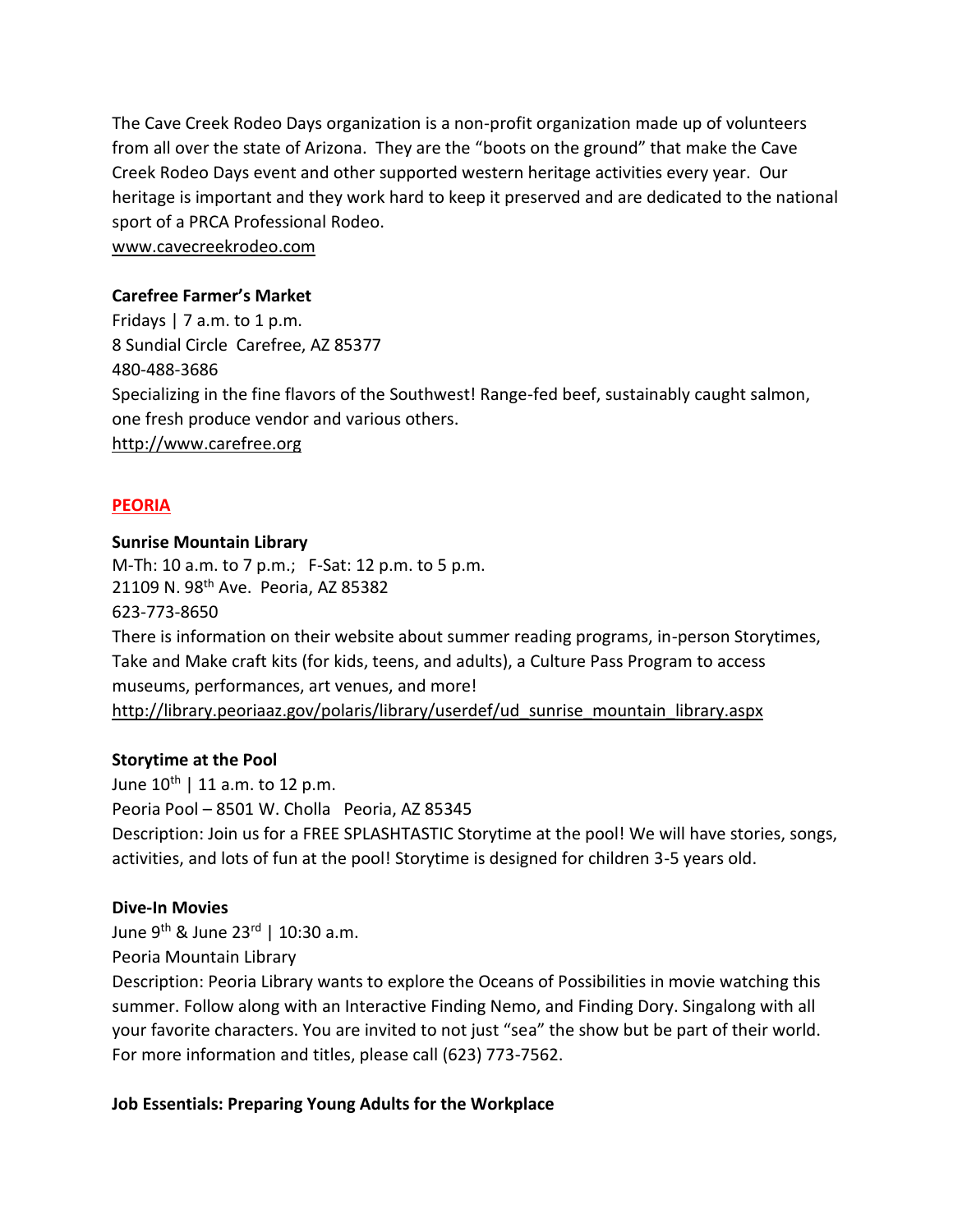June  $9^{th}$  | 12 p.m. to 1 p.m. Peoria Main Library Description: Teens and young adults join us this summer for a series of classes on workplace preparation. The classes will be presented by Arizona At Work. This session will cover creating a resume. Registration is required by calling (623) 773-7555.

#### **Teen Alphabet Soup**

June  $14<sup>th</sup>$  | 4 p.m. to 5 p.m. Peoria Main Library Description: LGBTQIA+ Teens and allies, come to the library on the 2nd Tuesday of every month for Alphabet Soup: a monthly group where you'll play games, make friends, and hang out! No registration required. E-mail Cara.Marshell@peoriaaz.gov or call (623) 773-7555 if you have any questions.

### **GLENDALE**

#### **Glendale Public Library**

M: 12 p.m. to 8 p.m., T: 10 a.m. to 4 p.m., W: 10 a.m. to 2 p.m., Th-F: 10 a.m. to 6 p.m., Sat: 10 a.m. to 5 p.m. and Sun: 1 p.m. to 5 p.m. 19055 N. 57<sup>th</sup> Ave. Glendale, AZ 85308

#### **Tolmachoff Farms**

June Hours: 9 a.m. to 9 p.m. daily 5726 N. 75<sup>th</sup> Ave. Glendale, AZ 85303 602-999-3276

Tolmachoff Farms is a unique four generation family farm operated in Glendale, Arizona. The farm originally grew cotton, wheat, and corn in the first part of this century. Bill Senior started selling plums in the early 1970's from a roadside stand and the pick-your-own farm fresh produce stand has continued to grow ever since. They also offer reservations for birthday parties!

<https://tolmachoff-farms.com/>

#### **Arrowhead Farmers Market**

Saturdays in June | Summer hours: 8 a.m. to 11 a.m. 7780 W. Arrowhead Towne Center Glendale, AZ 85308 Free admission. Vendors and Food Trucks available. Friendly leashed dogs welcomed. Different vendors each week.

<https://getlocalarizonaevents.com/saturdaymarket/>

#### **Glendale Farmers Market**

Sundays in June (closed Father's Day) | Summer hours: 10 a.m. to 2 p.m. Cabela's – 9380 W. Glendale Ave. Glendale, AZ 85305